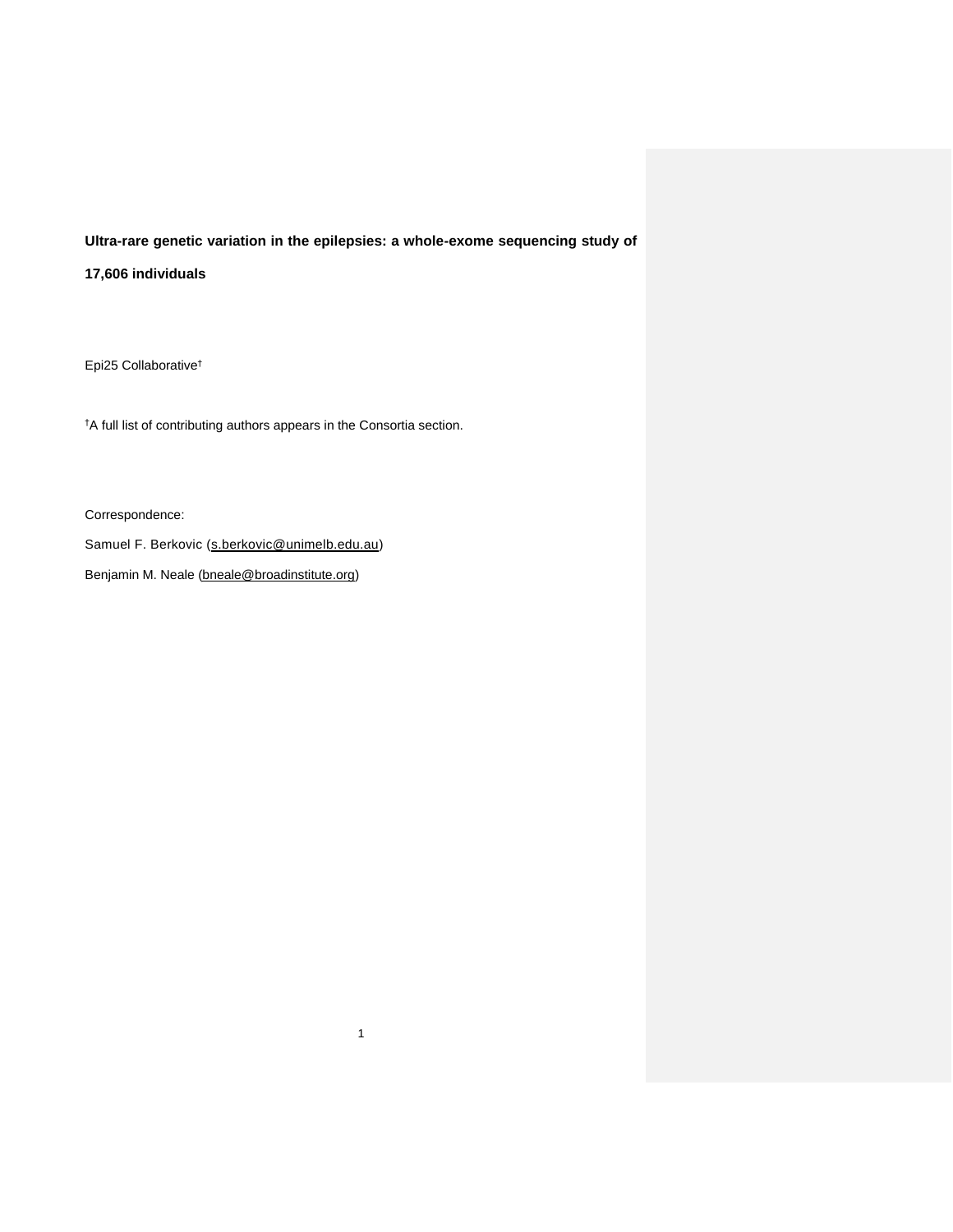## **Abstract**

Sequencing-based studies have identified novel risk genes associated with severe epilepsies and revealed an excess of rare deleterious variation in less severe forms of epilepsy. To identify the shared and distinct ultra-rare genetic risk factors for different types of epilepsies, we performed a whole-exome sequencing (WES) analysis of 9,170 epilepsy-affected individuals and 8,436 controls of European ancestry. We focused on three phenotypic groups; severe developmental and epileptic encephalopathies (DEE), genetic generalized epilepsy (GGE), and non-acquired focal epilepsy (NAFE). We observed that compared to controls, individuals with any type of epilepsy carried an excess of ultra-rare, deleterious variants in constrained genes and in genes previously associated with epilepsy, with the strongest enrichment seen in DEE and the least in NAFE. Moreover, we found that inhibitory GABAA receptor genes were enriched for missense variants across all three classes of epilepsy, while no enrichment was seen in excitatory receptor genes. The larger gene groups for the GABAergic pathway or cation channels also showed a significant mutational burden in DEE and GGE. Although no single gene surpassed exome-wide significance among individuals with GGE or NAFE, highly constrained genes and genes encoding ion channels were among the lead associations, including *CACNA1G*, *EEF1A2*, and *GABRG2* for GGE and *LGI1*, *TRIM3*, and *GABRG2* for NAFE. Our study confirms a convergence in the genetics of severe and less severe epilepsies associated with ultra-rare coding variation and highlights a ubiquitous role for GABAergic inhibition in epilepsy etiology in the largest epilepsy WES study to date.

2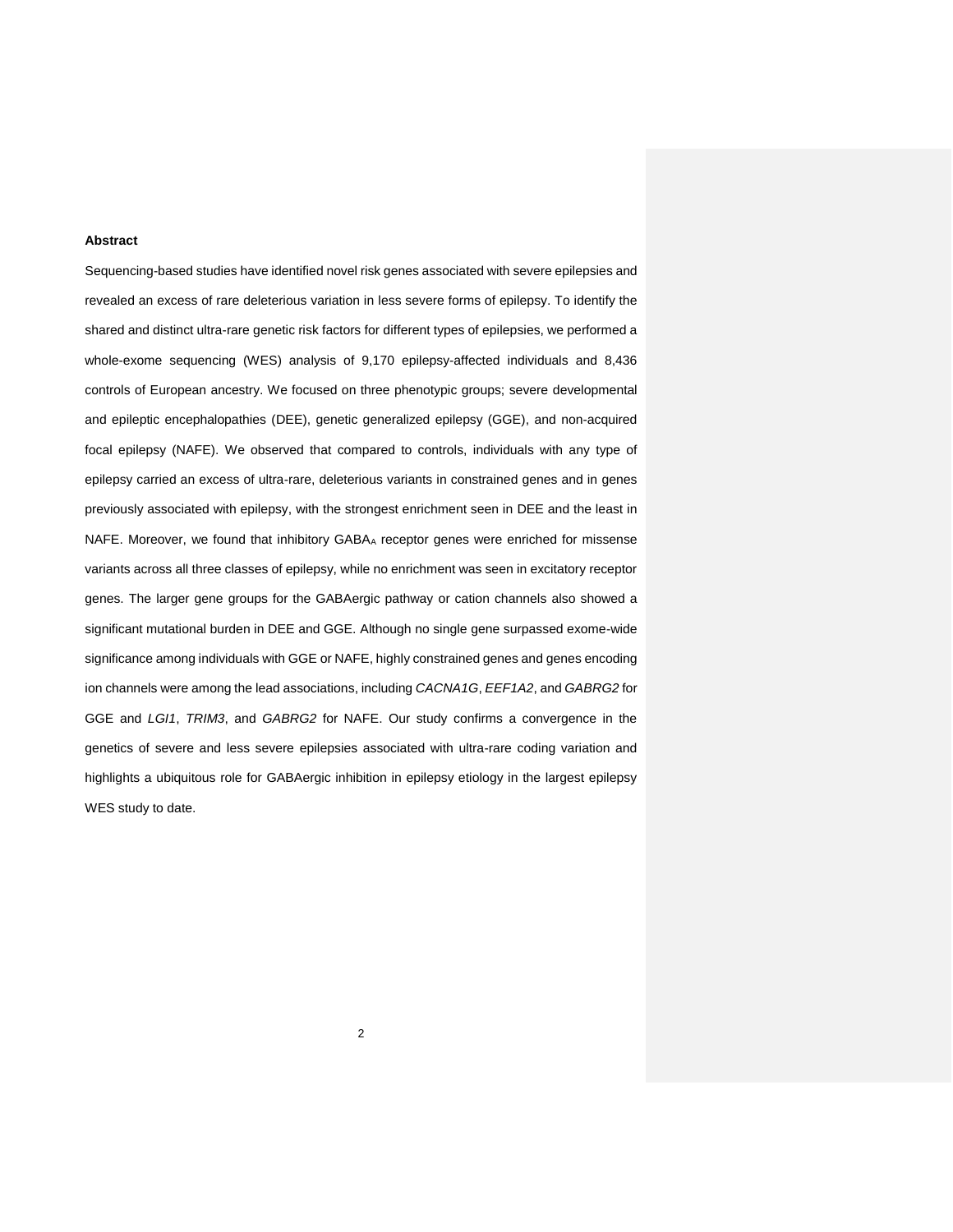#### **Introduction**

Epilepsy is a group of disorders characterized by repeated seizures due to excessive electrical activity in the brain and is one of the most common neurological conditions affecting every 5-7 of 1000 individuals worldwide<sup>[1;](#page-29-0) [2](#page-29-1)</sup>. Human genetics research has established that a genetic basis underlies the susceptibility to epilepsy for a majority of the cases $3-6$ . However, the multifactorial condition of epilepsy that subsumes a variety of epilepsy types, seizures, levels of severity, and comorbidity has made it a core challenge to disentangle the genetic architecture for different types of epilepsy and to determine the specific genetic risks for each individual with epilepsy.

In recent years, our understanding of the genetic risk factors of epilepsy has substantially expanded thanks to the rapid advancement in sequencing technology. Currently, gene identification from sequencing-based studies has been primarily limited to rare, monogenic forms of epilepsy, particularly for a group of severe epilepsy syndromes, known as the developmental and epileptic encephalopathies (DEE [MIM: 308350])<sup>[7-11](#page-29-3)</sup>. DEE typically begin early in life and are characterized by intractable seizures and profound to mild developmental impairment. It was found that 1 in 2,000 infants develop severe epilepsies with onset under 18 months<sup>[12](#page-29-4)</sup>. For these severe epilepsies, dozens of genes with *de novo* pathogenic variants have been identified and the number continues to grow. The other major epilepsy types broadly encompass genetic generalized epilepsy (GGE [MIM: 600669]) and non-acquired focal epilepsy (NAFE [MIM: 604364, 245570]), the former characterized by seizures involving both hemispheres of the brain, the latter a localized cortical region. The incidence of these groups is not well-established, but they are recognized as the more common, less severe forms of epilepsy, and epidemiological studies have estimated generalized and focal epilepsies each account for 20-40% of incident epilepsies<sup>[13-16](#page-29-5)</sup>. Similar to DEE, there are several specific electroclinical syndromes within the class of GGE and NAFE, but the genetic etiology is more complex. Genetic investigations into GGE or NAFE thus far support both a role for a oligogenic or polygenic component<sup>[17-20](#page-29-6)</sup> as well as some evidence for monogenic causes for a minority of affected individuals<sup>[5](#page-29-7)</sup>. Despite a significant heritability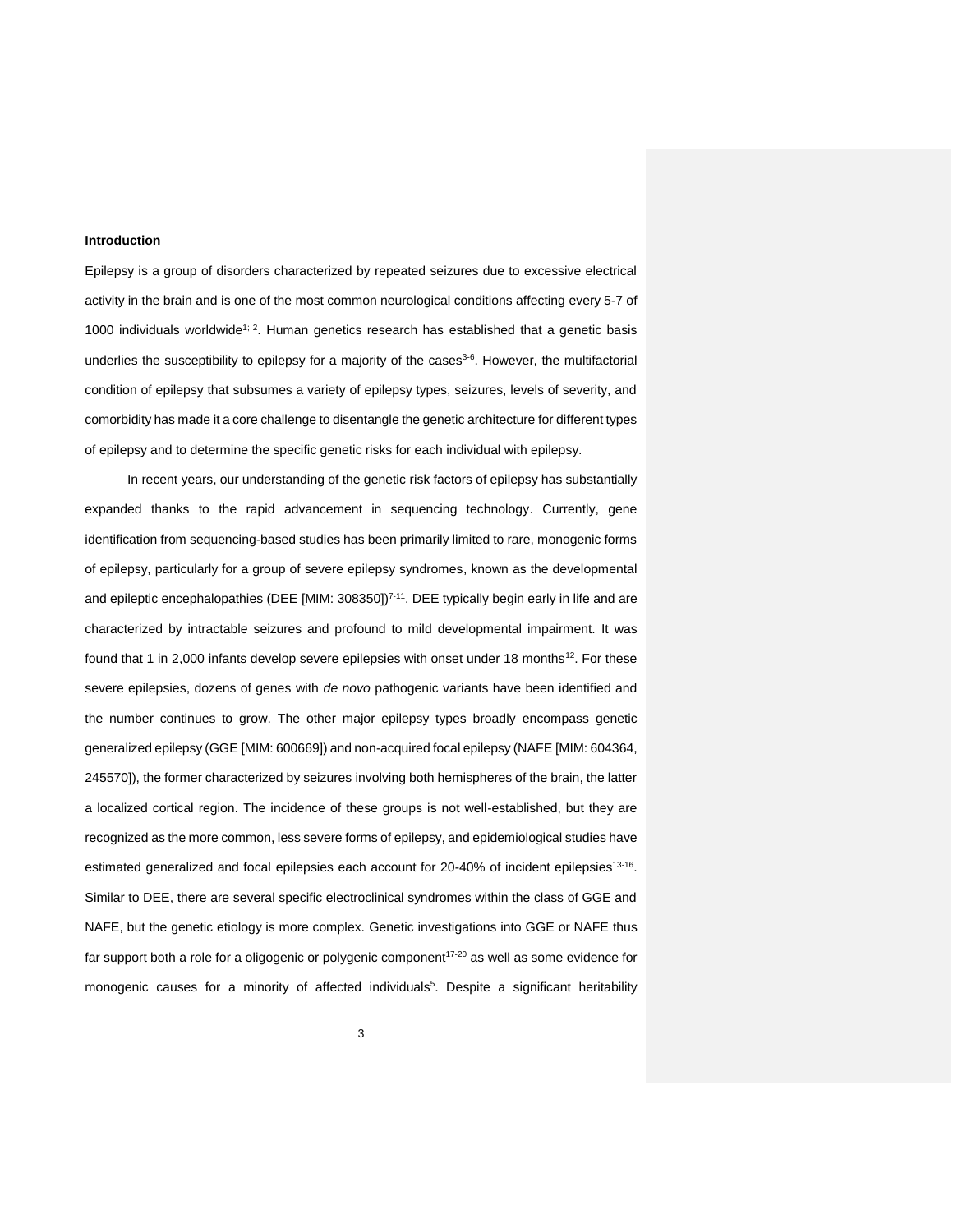consistently demonstrated from twin, family, and genome-wide association studies  $(GWAS)^{4;19-}$  $(GWAS)^{4;19-}$  $(GWAS)^{4;19-}$  $22$ , the discovery of individual genes associated with GGE and NAFE has remained scarce. Most genes identified to date come from monogenic families of focal epilepsies, while attempts to identify risk genes associated with GGE have been largely unsuccessful<sup>[23-25](#page-30-0)</sup>. For most of the GGE and NAFE affected individuals with a non-familial onset, the specific pathogenic variants are not yet known, and gene findings from small-scale studies have often not been reproducible<sup>[26-28](#page-30-1)</sup>.

Two recent whole-exome sequencing (WES) case-control studies leveraged hundreds of familial cases and provided clear evidence of specific gene groups linked to the risk of GGE and NAFE $^{24;25}$  $^{24;25}$  $^{24;25}$ . Specifically, the authors showed that ultra-rare genetic variation in genes associated with DEE was enriched in GGE and NAFE, and that enrichment of missense variants in all genes encoding GABAA receptors was observed for the first time in GGE. These findings highlight that genes commonly implicated in epilepsy can span a wider range of epilepsy phenotypes than previously postulated. Studying rare genetic variation involving severe to milder electroclinical syndromes of epilepsy can help to better understand the extent of phenotypic pleiotropy and variable expressivity that may inform treatment strategies. On the other hand, the extensive phenotypic and genetic heterogeneity of epilepsy, especially for GGE and NAFE, underscores the need to enlarge the scale of such studies and beyond familial cases.

Here, we evaluate a WES case-control study of epilepsy from the Epi25 collaborative an ongoing global effort to collect an unprecedented number of patient cohorts for primarily the three major classes of non-lesional epilepsies: DEE, GGE, and NAFE<sup>[29](#page-30-4)</sup>. We aimed to pinpoint the distinct and overlapping genetic risk of ultra-rare coding variants for these different phenotypic groups by evaluating the burden at the individual gene level and in candidate gene sets to understand the role of rare genetic variation and identify specific associated genes across the severity spectrum for epilepsy syndromes.

4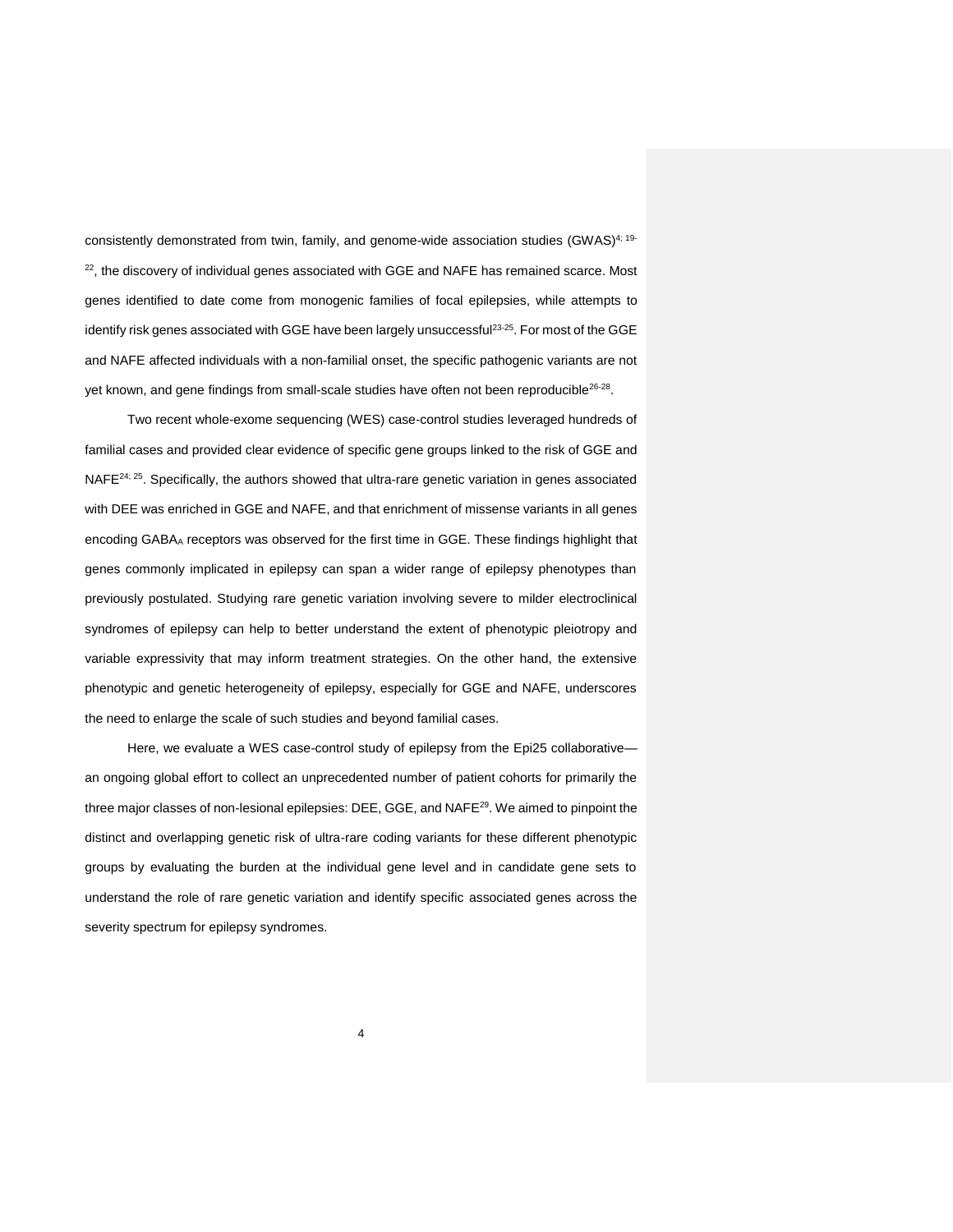## **Subjects and Methods**

#### *Study design and participants*

We collected DNA and detailed phenotyping data on individuals with epilepsy from 37 sites in Europe, North America, Australasia and Asia (**Supplemental Subjects and Methods; Table S1**). Here we analyzed subjects with genetic generalized epilepsy (GGE, also known as idiopathic generalized epilepsy; N=4,453), non-acquired focal epilepsy (NAFE; N=5,331) and developmental and epileptic encephalopathies (DEE; N=1,476); and a small number of other epilepsies were also included in the initiative (**Table S1**). A subset of the data is available on dbGaP under accession number phs001489.

Control samples were aggregated from local collections at the Broad Institute (Cambridge, MA, USA) or obtained from dbGaP, consisting of 17,669 individuals of primarily European ancestry who were not ascertained for neurological or neuropsychiatric conditions (**Table S2; Supplemental Subjects and Methods**).

#### **Phenotyping procedures**

Epilepsies were diagnosed on clinical grounds based on criteria given in the next paragraph (see below for GGE, NAFE and DEE, respectively) by experienced epileptologists and consistent with International League Against Epilepsy (ILAE) classification at the time of diagnosis and recruitment. De-identified (non-PHI [protected health information]) phenotyping data were entered into the Epi25 Data repository hosted at the Luxembourg Centre for Systems Biomedicine via detailed on-line case record forms based on the RedCAP platform. Where subjects were part of previous coordinated efforts with phenotyping on databases (e.g., the Epilepsy Phenome/Genome Project<sup>[30](#page-30-5)</sup> and the EpiPGX project (Web Resources)), deidentified data were accessed and transferred to the new platform. Phenotyping data underwent review for uniformity among sites and quality control by automated data checking, followed by manual review if required. Where doubt remained about eligibility, cases were reviewed by the phenotyping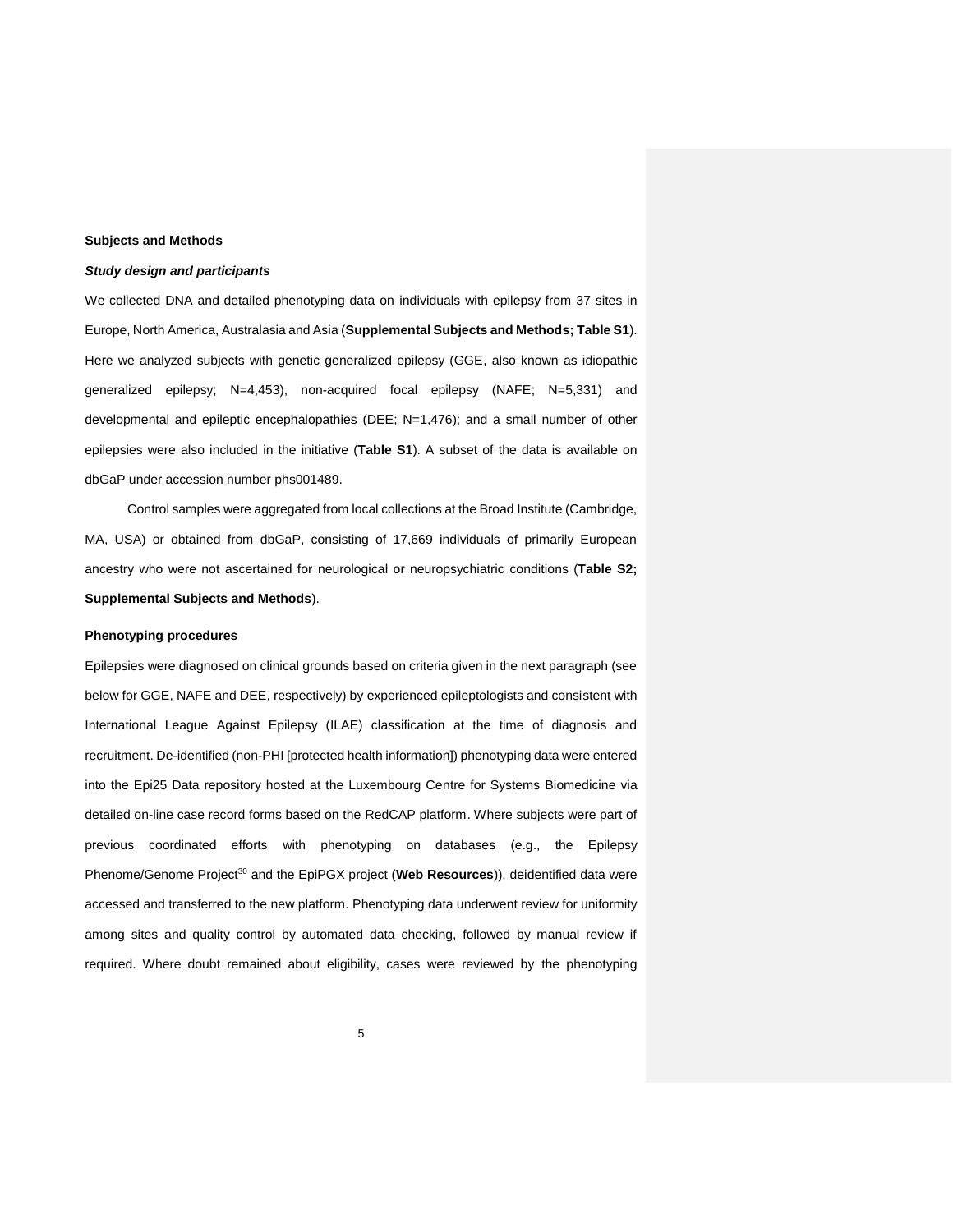committee and sometimes further data was requested from the source site before a decision was made.

## **Case Definitions**

GGE required a convincing history of generalized seizure types (generalized tonic-clonic seizures, absence, or myoclonus) and generalized epileptiform discharges on EEG. We excluded cases with evidence of focal seizures, or with moderate to severe intellectual disability and those with an epileptogenic lesion on neuroimaging (although neuroimaging was not obligatory). If a diagnostic source EEG was not available, then only cases with an archetypal clinical history as judged by the phenotyping committee (e.g., morning myoclonus and generalized tonic-clonic seizures for a diagnosis of Juvenile Myoclonic Epilepsy) were accepted.

Diagnosis of NAFE required a convincing history of focal seizures, an EEG with focal epileptiform or normal findings (since routine EEGs are often normal in focal epilepsy), and neuroimaging showing no epileptogenic lesion except hippocampal sclerosis (MRI was preferred but CT was accepted). Exclusion criteria were a history of generalized onset seizures or moderate to severe intellectual disability.

The DEE group comprised subjects with severe refractory epilepsy of unknown etiology with developmental plateau or regression, no epileptogenic lesion on MRI, and with epileptiform features on EEG. As this is the group with the largest number of gene discoveries to date, we encouraged inclusion of those with non-explanatory epilepsy gene panel results, but we did not exclude those without prior testing (**Table S7**).

## **Informed Consent**

Adult subjects, or in the case of children, their legal guardians, provided signed informed consent at the participating centers according to local national ethical requirements. Samples had been collected over a 20-year period in some centers, so the consent forms reflected standards at the time of collection. Samples were only accepted if the consent did not exclude data sharing. For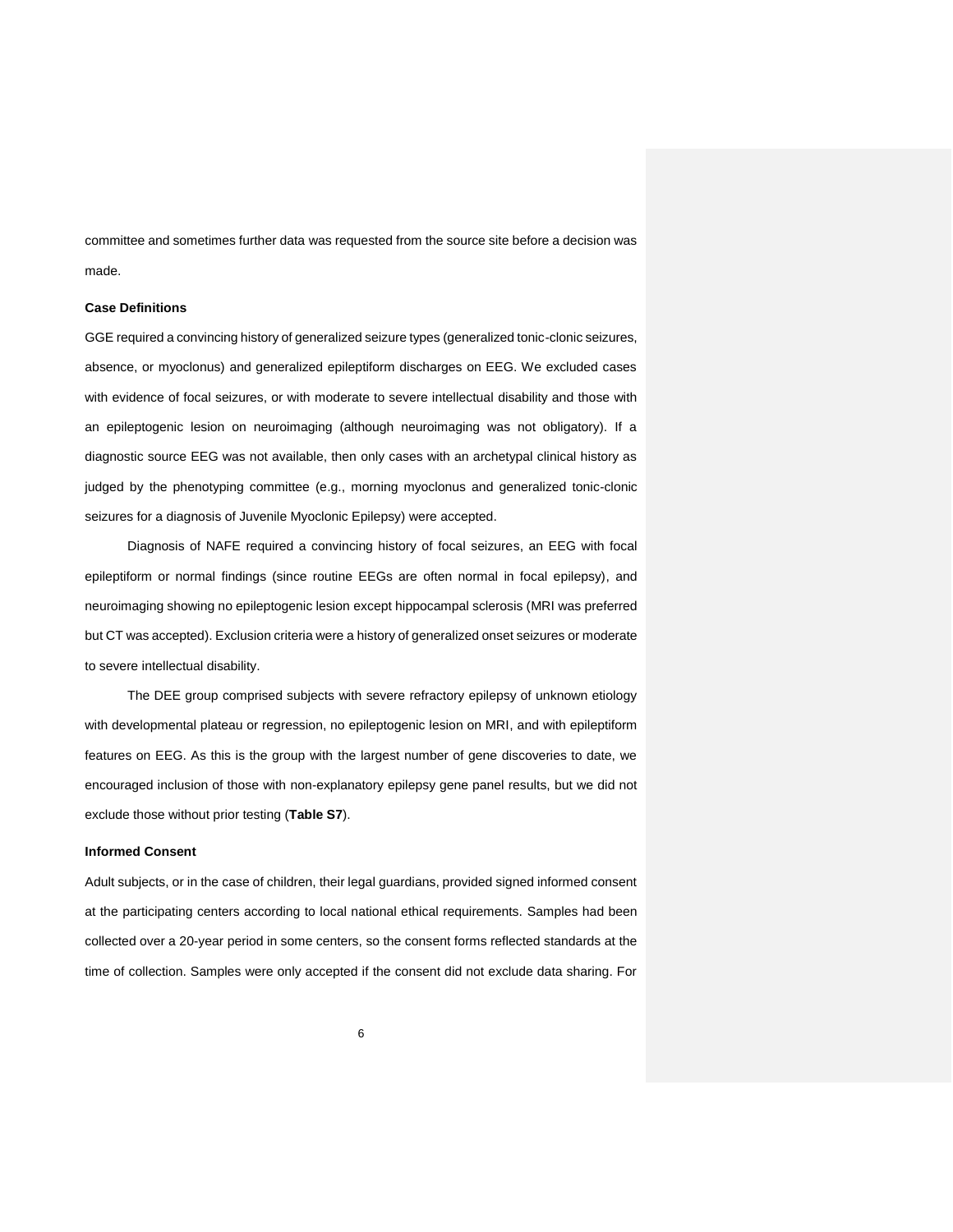samples collected after January 25, 2015, consent forms required specific language according to the National Institutes of Health's Genomic Data Sharing policy (**Web Resources**).

## *Whole exome sequencing data generation*

All samples were sequenced at the Broad Institute of Harvard and MIT on the Illumina HiSeq X platform, with the use of 151 bp paired-end reads. Exome capture was performed with Illumina Nextera® Rapid Capture Exomes or TruSeq Rapid Exome enrichment kit (target size 38 Mb), except for three control cohorts (MIGen ATVB, MIGen Ottawa, and Swedish SCZ controls) for which the Agilent SureSelect Human All Exon Kit was used (target size 28.6 Mb – 33 Mb). Sequence data in the form of BAM files were generated using the Picard data-processing pipeline and contained well-calibrated reads aligned to the GRCh37 human genome reference. Samples across projects were then jointly called via the Genome Analysis Toolkit (GATK) best practice pipeline<sup>[31](#page-30-6)</sup> for data harmonization and variant discovery. This pipeline detected single nucleotide (SNV) and small insertion/deletion (indel) variants from exome sequence data.

## *Quality control*

Variants were pre-filtered to keep only those passing the GATK VQSR (Variant Quality Score Recalibration) metric and those lying outside of low complexity regions<sup>[32](#page-30-7)</sup>. Genotypes with GQ < 20 and heterozygous genotype calls with allele balance  $> 0.8$  or  $< 0.2$  were set to missing. To control for capture platform difference, we retained variants that resided in GENCODE coding regions where 80% of Agilent and Illumina-sequenced samples show at least 10x coverage. This resulted in the removal of ~50% of the called sites (23% of the total coding variants and 97% of the total non-coding variants) but effectively reduced the call rate difference between cases and controls (**Figure S1**). To further identify potential false positive sites due to technical variation, we performed single variant association tests (for variants with a minor allele frequency MAF > 0.001) among the controls, treating one platform as the pseudo-case group with adjustment for sex and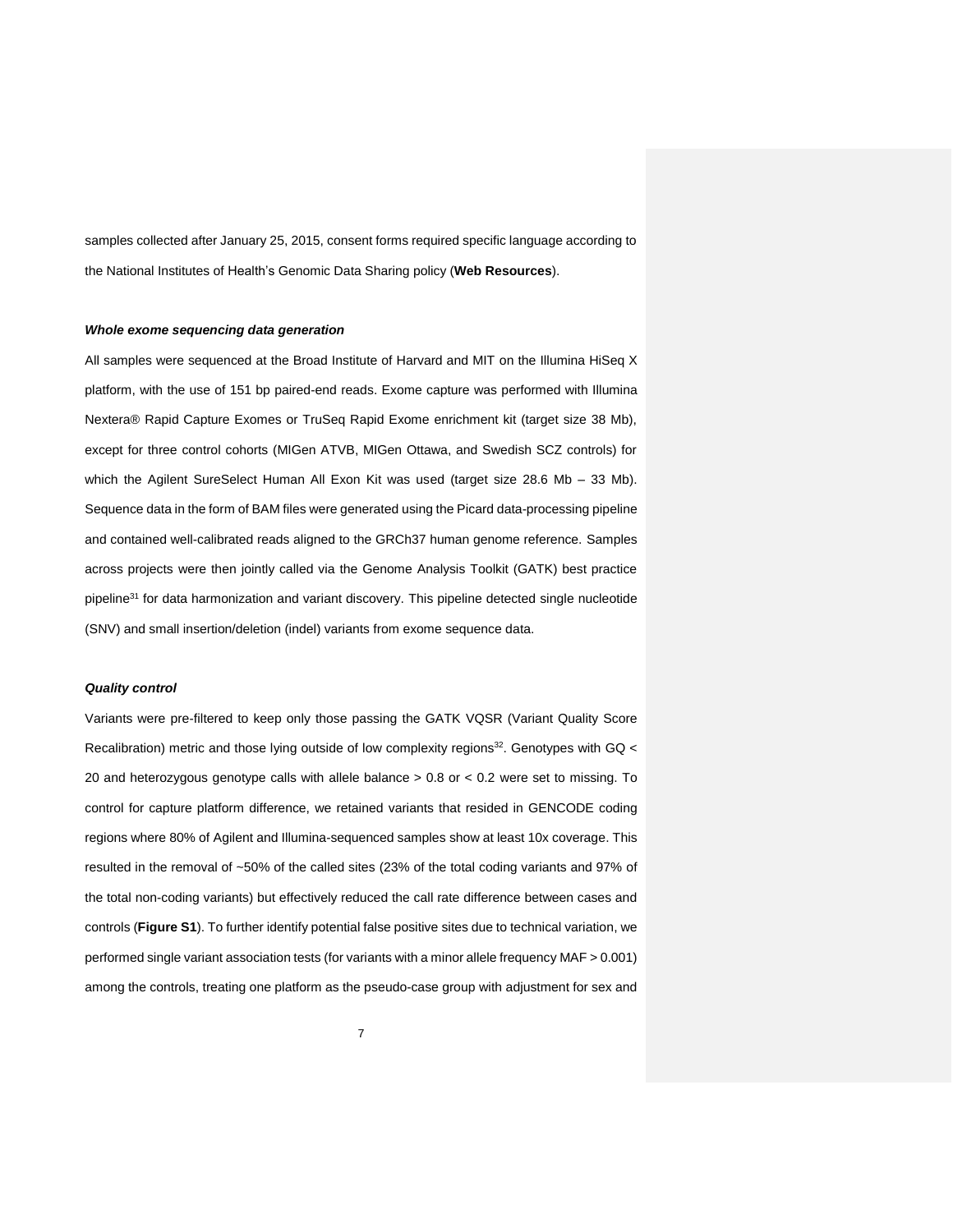the first ten principal components (PCs), and removed variants significantly associated with capture labels (*p*-value < 0.05). We also excluded variants with a call rate < 0.98, case-control call rate difference > 0.005, or Hardy-Weinberg Equilibrium (HWE) test *p*-value < 1×10-6 based on the combined case and control cohort.

Samples were excluded if they had a low average call rate (< 0.98), low mean sequence depth (< 30; **Figure S2**), low mean genotype quality (< 85), high freemix contamination estimate (> 0.04), or high percent chimeric reads (> 1.4%). We performed a series of principal component analyses (PCAs) to identify ancestral backgrounds and control for population stratification, keeping only individuals of European (EUR) ancestry classified by Random Forest with 1000 Genomes data (**Figure S3**). Within the EUR population, we removed controls not well-matched with cases based on the top two PCs, and individuals with an excessive or a low count of synonymous singletons—a number that increases with the North-to-South axis (**Figure S4**). We also removed one sample from each pair of related individuals (proportion identity-by-descent > 0.2) and those whose genetically imputed sex was ambiguous or did not match with self-reported sex. Outliers (>4SD from the mean) of transition/transversion ratio, heterozygous/homozygous ratio, or insertion/deletion ratio within each cohort were further discarded (**Figures S5-7**). At the phenotype level, we removed individuals with epilepsy phenotype to-be-determined or marked as "excluded" from further review.

The number of variant and sample dropouts at each step are detailed in **Tables S3** and **S4.** 

## *Variant annotation*

Annotation of variants was performed with Ensembl's Variant Effect Predictor (VEP)<sup>[33](#page-30-8)</sup> for human genome assemble GRCh37. Based on the most severe consequence, we defined four mutually exclusive functional classes of variants using relevant terms and SnpEff<sup>[34](#page-30-9)</sup> impact (Table S5): protein-truncating variant (PTV), damaging missense (predicted by PolyPhen-2 and SIFT),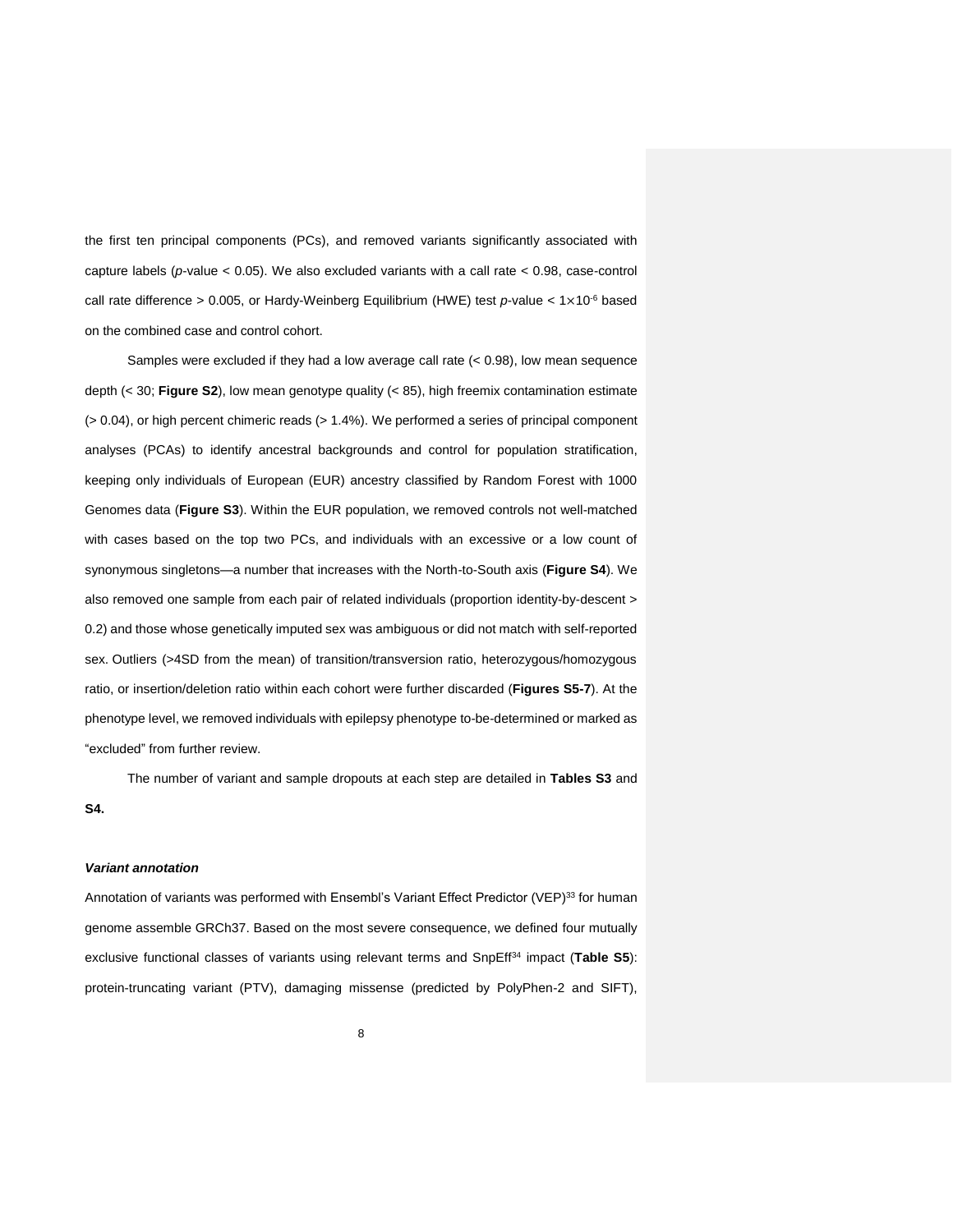other/benign missense (predicted by PolyPhen-2 and SIFT), and synonymous. To further discriminate likely deleterious missense variants from benign missense variants, we applied an *in silico* missense deleteriousness predictor ("Missense badness, PolyPhen-2, and regional Constraint", or MPC score) [35](#page-30-10) that leverages regional constraint information to annotate a subset of missense variants that are highly deleterious (MPC ≥ 2). The MPC ≥ 2 group accounts for a small proportion of the total damaging and benign missense variants annotated by PolyPhen-2 and SIFT. Because many of our control samples were obtained from external datasets used in the Exome Aggregation Consortium (ExAC) [36](#page-30-11) (**Table S2)**, we used the DiscovEHR cohort—an external population allele frequency reference cohort that contains 50,726 whole-exome sequences from a largely European and non-diseased adult population<sup>[37](#page-30-12)</sup>—to annotate if a variant is absent in the general population (**Figure S8**).

## *Gene-set burden analysis*

To estimate the excess of rare, deleterious protein-coding variants in individuals with epilepsy, we conducted burden tests across the entire exome, for biologically relevant gene sets and at the individual gene level. We focused on two definitions of "ultra-rare" genetic variation (URV) for the primary analyses—variants not seen in the DiscovEHR database and observed only once among the combined case and control test cohort (allele count AC=1) or absent in DiscovEHR and observed no more than three times in the test cohort (allele count AC≤3)—where the strongest burden of deleterious pathogenic variants have been observed previously $24$ ;  $38$  and in our study compared to less stringent allele frequency thresholds (**Figure S9 & S10**). We performed these case-control comparisons separately for each of the three primary epilepsy disorders (DEE, GGE, NAFE) and again for all epilepsy-affected individuals combined.

Gene-set burden tests were implemented using logistic regression to examine the enrichment of URVs in individuals with epilepsy versus controls. We performed the test by regressing case-control status on certain classes of URVs aggregated across a target gene set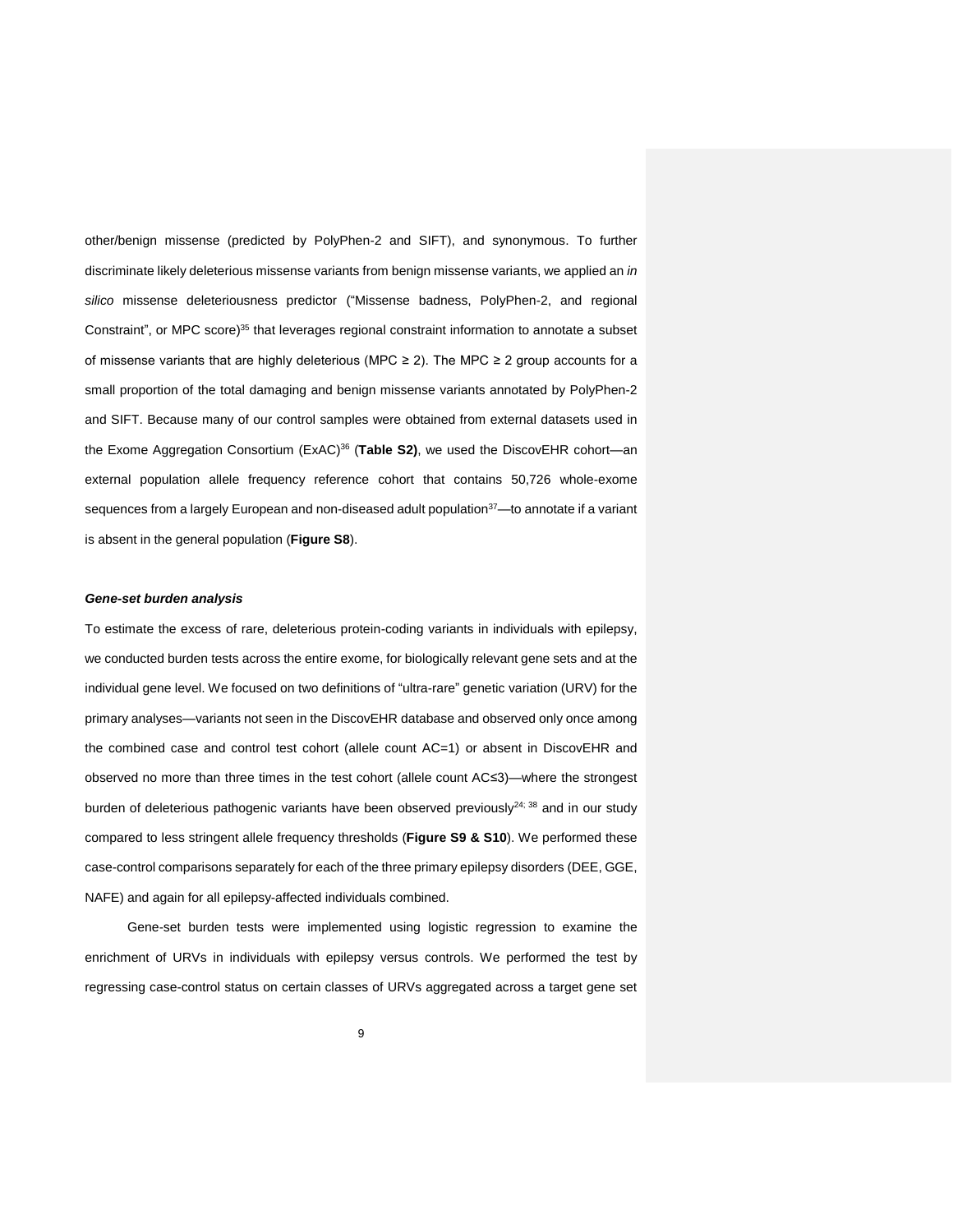in an individual, adjusting for sex, the top ten PCs, and exome-wide variant count. This analysis tested the burden of URVs separately for five functional coding annotations: synonymous, benign missense predicted by PolyPhen-2 and SIFT, damaging missense predicted by PolyPhen-2 and SIFT, protein-truncating variants, and missense with MPC≥2 (**Table S5**). To help determine whether our burden model was well calibrated, we used synonymous substitutions as a negative control, where significant burden effects would more likely indicate insufficient control of population stratification or exome capture differences. The inclusion of overall variant count as a covariate—which tracks with ancestry—made our test conservative but allows for better control of residual population stratification not captured by PCs, and effectively reduces inflation of signals in synonymous variants (**Figure S11**). We collected and tested eleven different gene sets, including constrained genes that are intolerant to loss-of-function mutations (pLI > 0.9 and pLI > 0.995 $^{39}$  $^{39}$  $^{39}$ ) or missense variation (mis-Z > 3.09 $^{39}$ ), brain-enriched genes that express more than 2fold in brain tissues compared to other tissues based on Genotype-Tissue Expression Consortia (GTEx) data<sup>[40](#page-31-2)</sup>, and genes reported to be associated with epilepsy in a dominant fashion<sup>[10;](#page-29-10) [24](#page-30-2)</sup> or epilepsy-related mechanisms<sup>[25](#page-30-3)</sup> (Table S6). Unlike the gene-based burden tests, because most of the gene-set tests were not independent, we used a false discovery rate (FDR) correction for multiple testing that accounted for the number of functional categories (5), gene sets (11) and epilepsy phenotypes (4), totaling 220 tests, and defined a significant enrichment at FDR < 0.05.

#### *Gene-based collapsing analysis*

For gene-based tests, we restricted to deleterious URVs annotated as either PTV, missense with MPC≥2, or in-frame insertion/deletion. For each gene, individuals who had at least one copy of these deleterious variants were counted as a carrier, and we used a two-tailed Fisher's Exact test (FET) to assess if the proportion of carriers among epilepsy subgroup cases was significantly higher than controls. Instead of assuming a uniform distribution for p-values under the null, we generated empirical p-values by permuting case-control labels 500 times,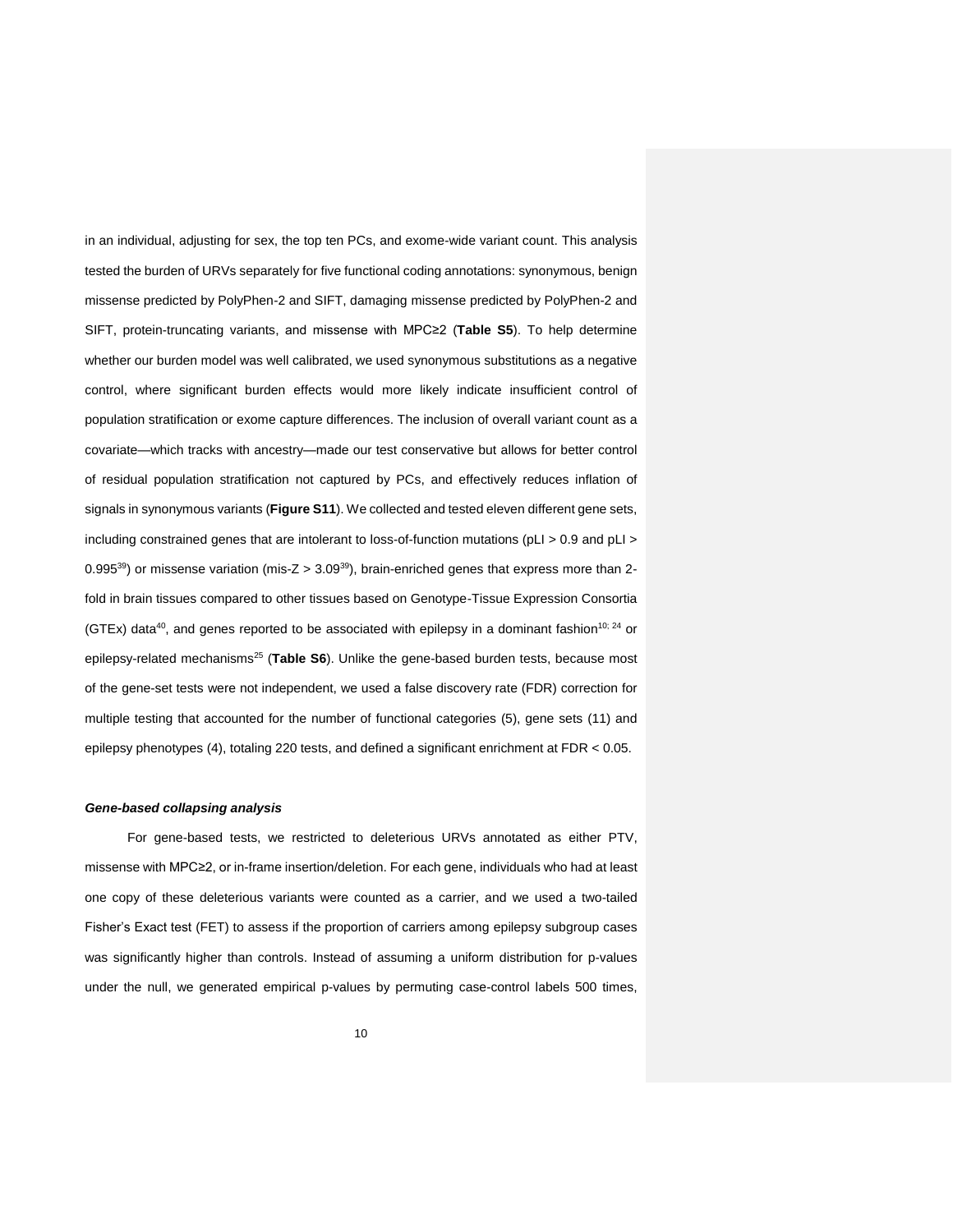ordering the FET p-values of all genes for each permutation, and taking the average across all permutations to form a rank-ordered estimate of the expected p-value distribution. This was done by modifying functions in the "QQperm" R package<sup>[41](#page-31-3)</sup>. To avoid potential false discoveries, we defined a stringent exome-wide significance as p-value < 6.8e-07, using Bonferroni correction to account for 18,509 consensus coding sequence genes tested and the four individual case-control comparisons.

Considering that recessive pathogenic variants were implicated in a number of epilepsy-associated genes[,](#page-29-11) mostly identified from individuals with a DEE phenotype<sup>8</sup>, we conducted a secondary gene-based Fisher's exact test using a recessive model, comparing the proportion of carriers that are homozygous for the minor allele between cases and controls. The recessive model was assessed for PTVs, missense (MPC≥2) variants, and in-frame indels separately. For this analysis, we did not restrict to non-DiscovEHR variants and relaxed the allele frequency up to MAF < 0.01 to account for the sparse occurrences.

Additionally, to evaluate the contribution of low frequency deleterious variants to epilepsy risk, we explored the gene burden of all protein-truncating and damaging missense variants for those with a MAF  $<$  0.01 using SKAT<sup>[42](#page-31-4)</sup>, including sex and the top ten PCs as covariates in the analysis. We performed the tests with the default weighting scheme (dbeta(1,25)).

## *Single variant association*

Associations of common and low-frequency variants (MAF > 0.001) with epilepsy were estimated using logistic regression by Firth's method, correcting for sex and the first ten PCs.

Quality control, annotation, and analysis were largely performed using Hail<sup>[43](#page-31-5)</sup>, an open-source software for scalable genomic data analysis, in conjunction with R (version 3.4.2).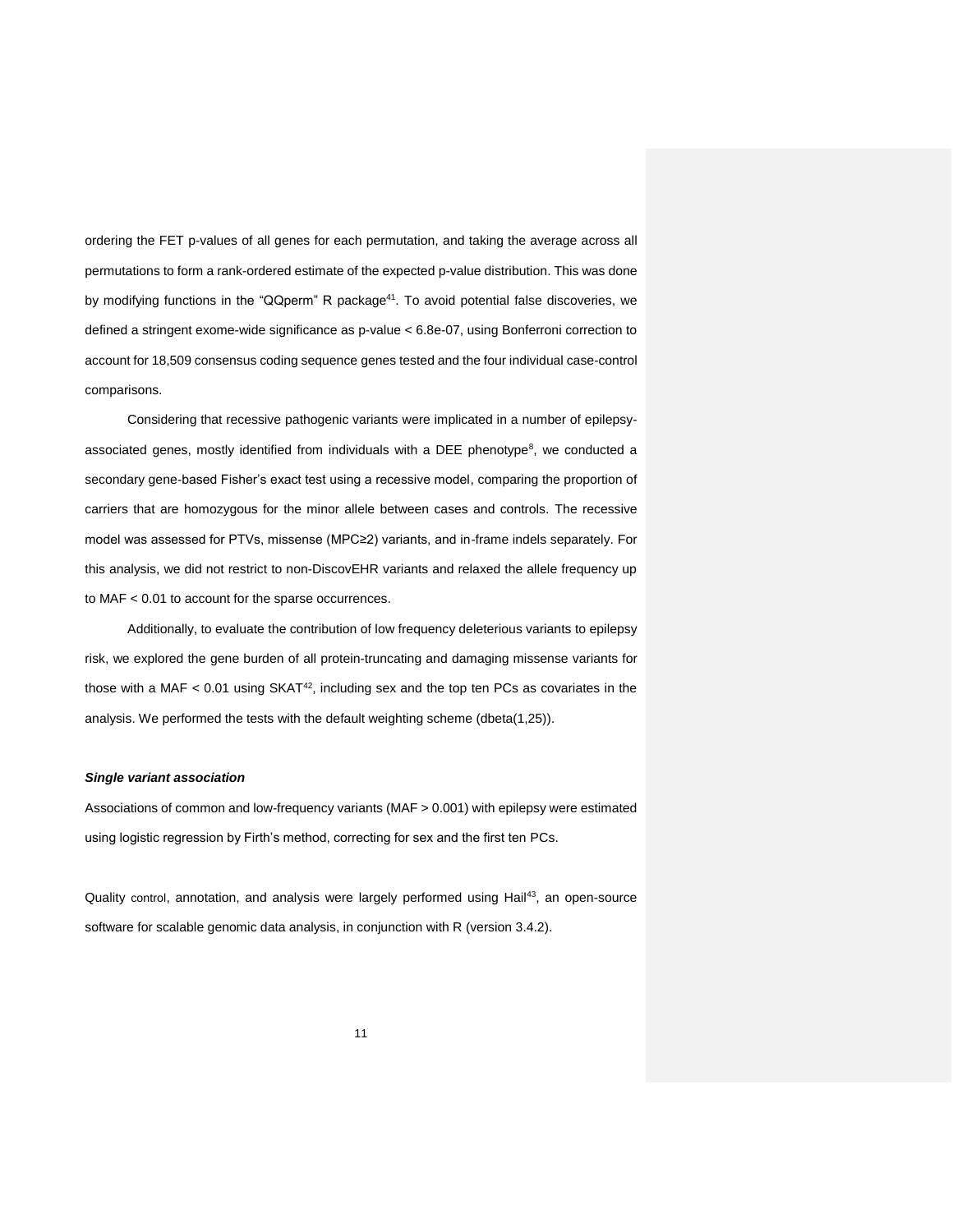## **Results**

## *Whole exome sequencing, quality control, and sample overview*

We performed WES on an initial dataset of over 30,000 epilepsy affected and control individuals. After stringent quality control (QC), we identified a total of 9,170 individuals with epilepsy and 8,436 controls without reported neurological or neuropsychiatric-related conditions, all of whom were unrelated individuals of European descent. Among the individuals with epilepsy, 1,021 were diagnosed with DEE, 3,108 with GGE, 3,597 with NAFE, and 1,444 with other epilepsy syndromes (lesional focal epilepsy, febrile seizures, and others). Cases and controls were carefully matched on genetic ancestry to eliminate the possibility of false positive findings induced by population stratification or effects of variable minor allele frequency resolution that occur when studying individuals from differing ancestries. Due to the lack of cosmopolitan controls from non-European populations, cases identified from PCA with a non-European ancestry were removed. Furthermore, to ensure the distribution of rare variants was balanced between cases and controls<sup>[44](#page-31-6)</sup>, we removed a subset of case and control-only cohorts (from Sweden, Finland, Cyprus, and Turkey) where the mean synonymous singleton count that significantly deviated from the overall average being the consequence of incomplete ancestry matching (**Figure S4**). We called a total of 1,844,644 sites in 18,509 genes in the final dataset, comprising 1,811,325 SNVs and 33,319 indels, 48.5% of which were absent in the DiscovEHR database $37$ . Among the non-DiscovEHR sites, 85% were singletons (defined as only one instance of that variant), and 99% had a minor allele count (AC) not more than three (equivalent to MAF ≤0.01%; **Figure S8**); the missense with MPC≥2 annotation accounted for 2.0% of the total missense variants (5.5% of the damaging and 1.0% of the benign missense variants predicted by PolyPhen-2 and SIFT). In our primary burden analyses, we focused on the "ultra-rare" non-DiscovEHR variants (URVs) that are unique to the 17,606 individuals under study and are seen either only once (AC=1) or no more than three times (AC≤3) in our dataset. These URVs were shown to confer the largest risk of epilepsy compared to singletons observed in DiscovEHR, doubletons, or beyond (**Figure S9 &**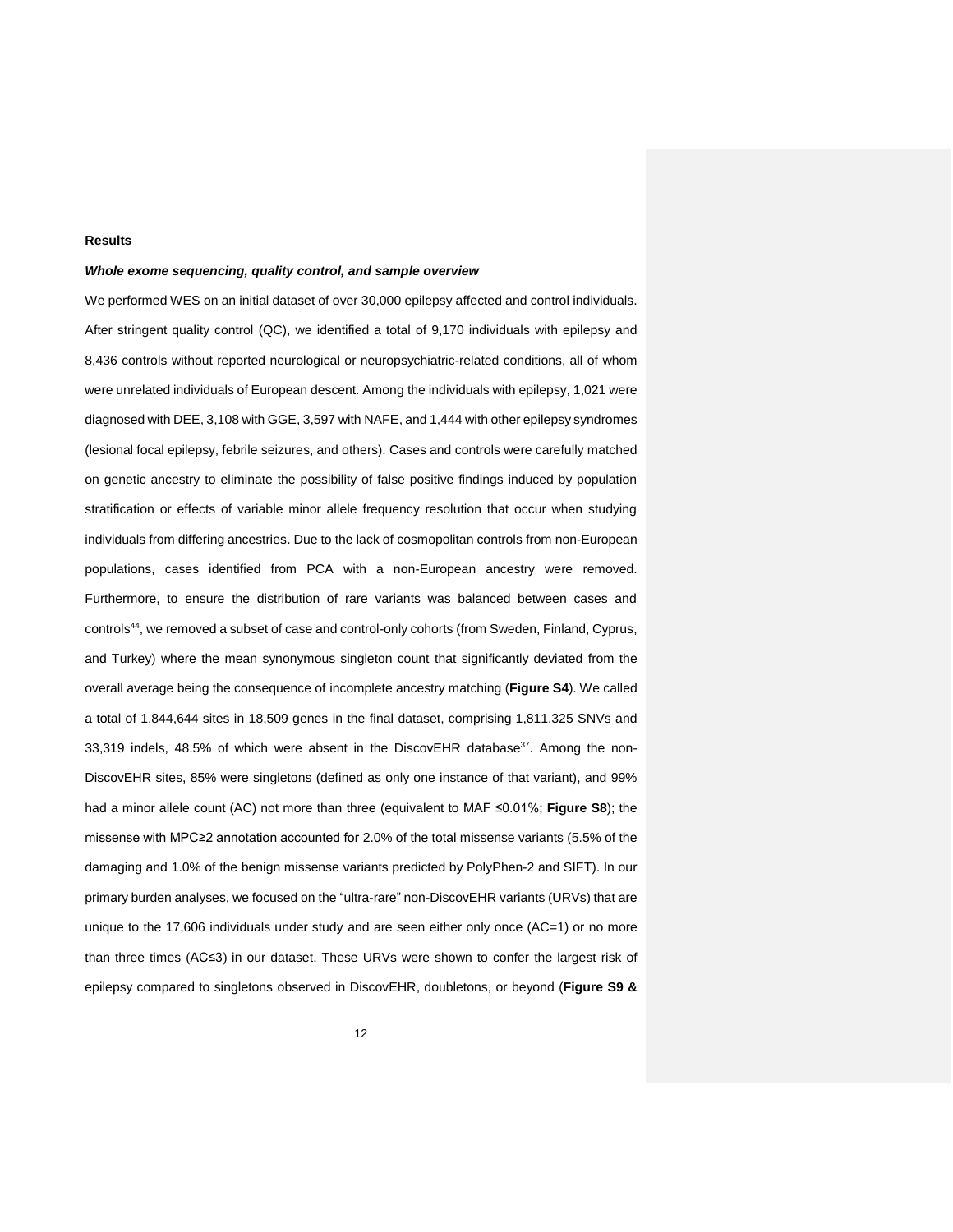**S10**). As previously described, epilepsy enrichment signals diminished with an increase in allele frequency<sup>[24](#page-30-2)</sup>.

#### *Enrichment of ultra-rare deleterious variants in constrained genes in DEE and GGE*

We first tested the burden of singleton URVs for each epilepsy subgroup, as well as for all epilepsy-affected individuals combined, versus controls among gene sets collected based on current understanding and hypothesis of epilepsy causation. These included genes under evolutionary constraint, genes highly expressed in the brain, genes previously associated with epilepsy, GABA<sup>A</sup> receptor subunit-encoding genes, genes delineating GABAergic pathways, genes encoding excitatory neuronal receptors, and cation channel-encoding genes. (**Table S6**). To evaluate the burden in constrained genes, we defined "loss-of-function (LoF) intolerant" genes with either a pLI score<sup>[36](#page-30-11)</sup> > 0.9 (3,488 genes) or separately a pLI score > 0.995 (1,583 genes) and those as "missense-constrained" for genes with a missense Z-score  $> 3.09$  (1,730 genes)<sup>[39](#page-31-1)</sup>. Genes marked by these specific cut-offs have been shown to be extremely intolerant to loss-offunction or missense variation and thus help to identify specific classes of variants with a higher burden in diseased individuals<sup>[36;](#page-30-11) [45;](#page-31-7) [46](#page-31-8)</sup>. We used a version of the scores derived from the nonneuropsychiatric subset of the Exome Aggregation Consortium (ExAC) samples. Because some of our control cohorts are also in ExAC (**Table S2**), we restricted our constrained gene burden tests to controls outside of the ExAC cohort (N=4,042).

Consistent with a recent study that evaluated *de novo* burden in autism[46](#page-31-8), burden signals of PTVs were mostly contained in genes with a pLI > 0.995 compared to pLI > 0.9 (**Figures S12** & **S13**). Focusing on pLI > 0.995 in the all-epilepsy case-control analysis, both protein-truncating and damaging missense (MPC[35](#page-30-10)≥2) URVs in LoF-intolerant genes showed a mutational burden with an odds ratio of 1.3 ( $adjP = 1.6 \times 10^{-4}$ ) and 1.1 ( $adjP = 0.039$ ), respectively. Breaking this down by epilepsy types, there was a significant excess of these deleterious URVs among individuals with DEE ( $OR_{PTV}$  = 1.4,  $adjP_{PTV}$  = 0.013;  $OR_{MPC}$  = 1.2,  $adjP_{MPC}$  = 0.019), as expected.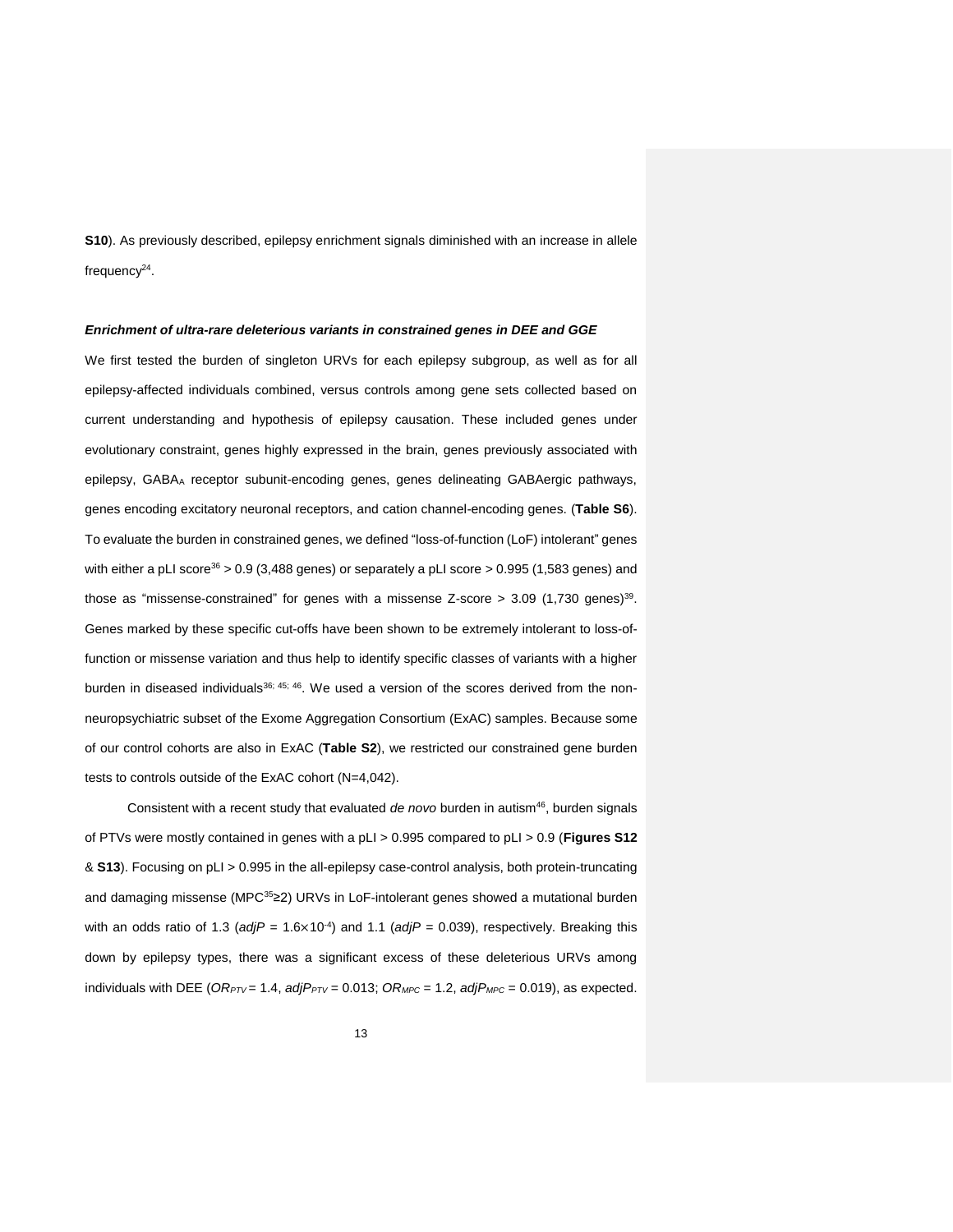This enrichment was also seen in individuals with GGE with a magnitude comparable to that in DEE ( $OR_{PTV}$  = 1.4,  $adjP_{PTV}$  = 9.1×10<sup>-5</sup>;  $OR_{MPC}$  = 1.2,  $adjP_{MPC}$  = 5.5×10<sup>-3</sup>), but was not significant in individuals with NAFE ( $OR_{PTV} = 1.2$ ,  $adjP_{PTV} = 0.062$ ;  $OR_{MPC} = 1.0$ ,  $adjP_{MPC} = 0.37$ ; **Figure 1**). There was no evidence of excess burden in synonymous URVs, suggesting that enrichment of deleterious pathogenic variants was unlikely to be the result of un-modeled population stratification or technical artifact. Among *in-silico* missense predictors, MPC≥2 annotations consistently showed a higher burden than those predicted by PolyPhen-2 and SIFT. The burden among missense-constrained genes exhibited a similar pattern, with PTVs showing a higher burden in DEE than in GGE and NAFE (**Figure S14**). In addition, both large gene sets were more enriched for PTVs than for damaging missense variants.

#### *Burden in candidate genetic etiologies associated with epilepsy*

Among URVs in previously reported genes associated with epilepsy, we found an expected and pronounced difference in the number of singleton protein-truncating URVs in individuals with DEE relative to controls. PTVs were associated with an increased DEE risk in 43 genes known to carry mutations causing dominant epilepsy disorders<sup>[24](#page-30-2)</sup> ( $OR = 6.3$ ,  $adjP = 2.1 \times 10^{-8}$ ), 50 known genes associated with dominant DEE syndromes<sup>[10](#page-29-10)</sup> (OR = 9.1, *adjP* = 7.8×10<sup>-11</sup>), and 33 genes with *de novo* burden in neurodevelopmental disorders with epilepsy<sup>[10](#page-29-10)</sup> (OR = 14.8, *adjP* =1.7×10<sup>-12</sup>). Evidence for an excess of ultra-rare PTVs was also observed in individuals with GGE, with an odds ratio ranging from 2 to 4. No enrichment of PTVs was observed among people with NAFE (**Figure 2A; Table S9**). In contrast, the burden of singleton missense (MPC≥2) URVs was more pervasive across epilepsy types. Compared to controls, there was a 3.6-fold higher rate of these missense URVs in established epilepsy-associated genes in individuals with DEE (*adjP* = 1.6×10- <sup>10</sup>), a 2.3-fold elevation in individuals with GGE ( $adjP = 6.4 \times 10^{-7}$ ), and a 1.9-fold elevation in individuals with NAFE ( $adjP = 2.8 \times 10^{-4}$ ).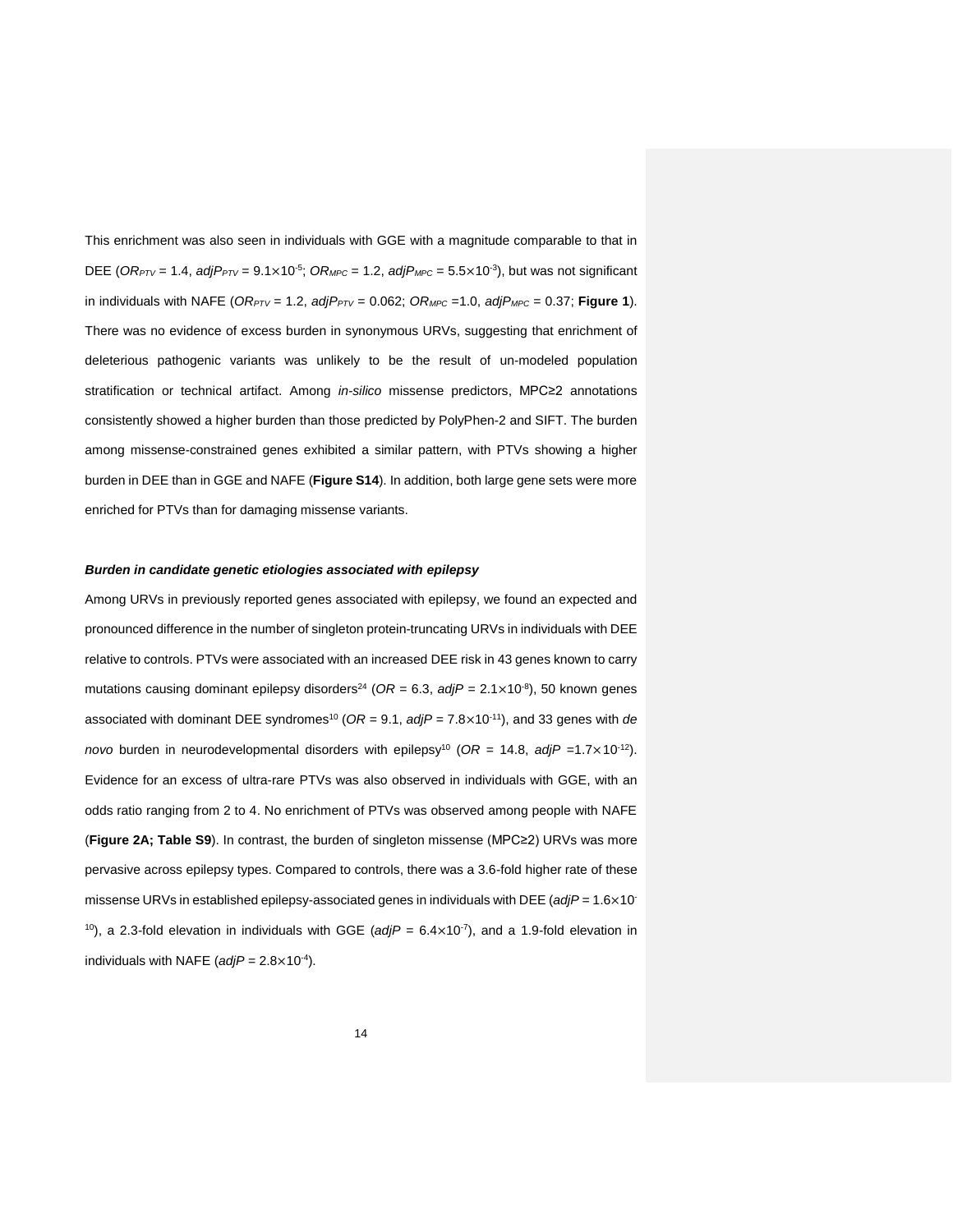#### *Burden in genes encoding for cation channels and neurotransmitter receptors*

Among brain-enriched genes—those defined as genes with at least a 2-fold increase in expression in brain tissues relative to their average expression across tissues based on GTEx data[40](#page-31-2)—both protein-truncating and damaging missense (MPC≥2) URVs were significantly enriched in epilepsy cases versus controls, and the missense burden was much higher than the PTV burden (**Figure S15**). We then investigated the burden in four smaller gene sets previously implicated as mechanisms driving the etiology of epilepsy; these included 19 genes encoding GABA<sup>A</sup> receptor subunits, 113 genes involved in GABAergic pathways, 34 genes encoding excitatory receptors (ionotropic glutamate receptor subunits and nicotinic acetylcholine receptor subunits), and 86 voltage-gated cation channel genes (e.g., sodium, potassium, calcium—full list in **Table S6**) [25](#page-30-3) . We discovered that, relative to damaging missense variants, the distribution of PTVs in most of these gene sets did not differ significantly between epilepsy cases and controls (**Figure 2A**; **Table 1**). The PTV signals that remained significant after FDR correction included, for individuals with DEE, an increased burden in GABAergic pathway genes and voltage-gated cation channels, and noticeably, for individuals with GGE, an increased burden in the inhibitory GABA<sub>A</sub> receptors ( $OR = 4.8$ ,  $adjP = 0.021$ ). No PTV burden was detected for individuals with NAFE. In contrast, the enrichment of missense (MPC≥2) URVs was more extensive in these gene sets across all epilepsy-control comparisons (**Figure 2A**; **Table 1**). The burden of these damaging missense pathogenic variants was seen in GABA<sub>A</sub> receptor genes (OR<sub>DEE</sub> = 3.7, *adjP<sub>DEE</sub>* = 0.028;  $OR_{GGE}$  = 3.8, *adjP<sub>GGE</sub>* = 1.4×10<sup>-3</sup>;  $OR_{NAFE}$  = 2.7, *adjP<sub>NAFE</sub>* = 0.039), GABAergic pathway genes  $(OR_{DEE} = 2.6, \text{adjP}_{DEE} = 4.7 \times 10^{-5}; \text{ OR}_{GGE} = 1.9, \text{adjP}_{GGE} = 9.9 \times 10^{-4}; \text{ OR}_{NAFE} = 1.4, \text{adjP}_{NAFE} = 0.11,$ and voltage-gated cation channel genes (*ORDEE* = 2.1, *adjPDEE* = 1.7×10-3 ; *ORGGE* = 1.5, *adjPGGE*  $= 0.023$ ; *OR<sub>NAFE</sub>* = 1.4, *adjP*<sub>NAFE</sub> = 0.081). However, no enrichment was detected in genes encoding excitatory receptors. For individuals with NAFE, the burden signals were consistently the weakest across gene sets compared to the other epilepsy phenotypes. None of the gene sets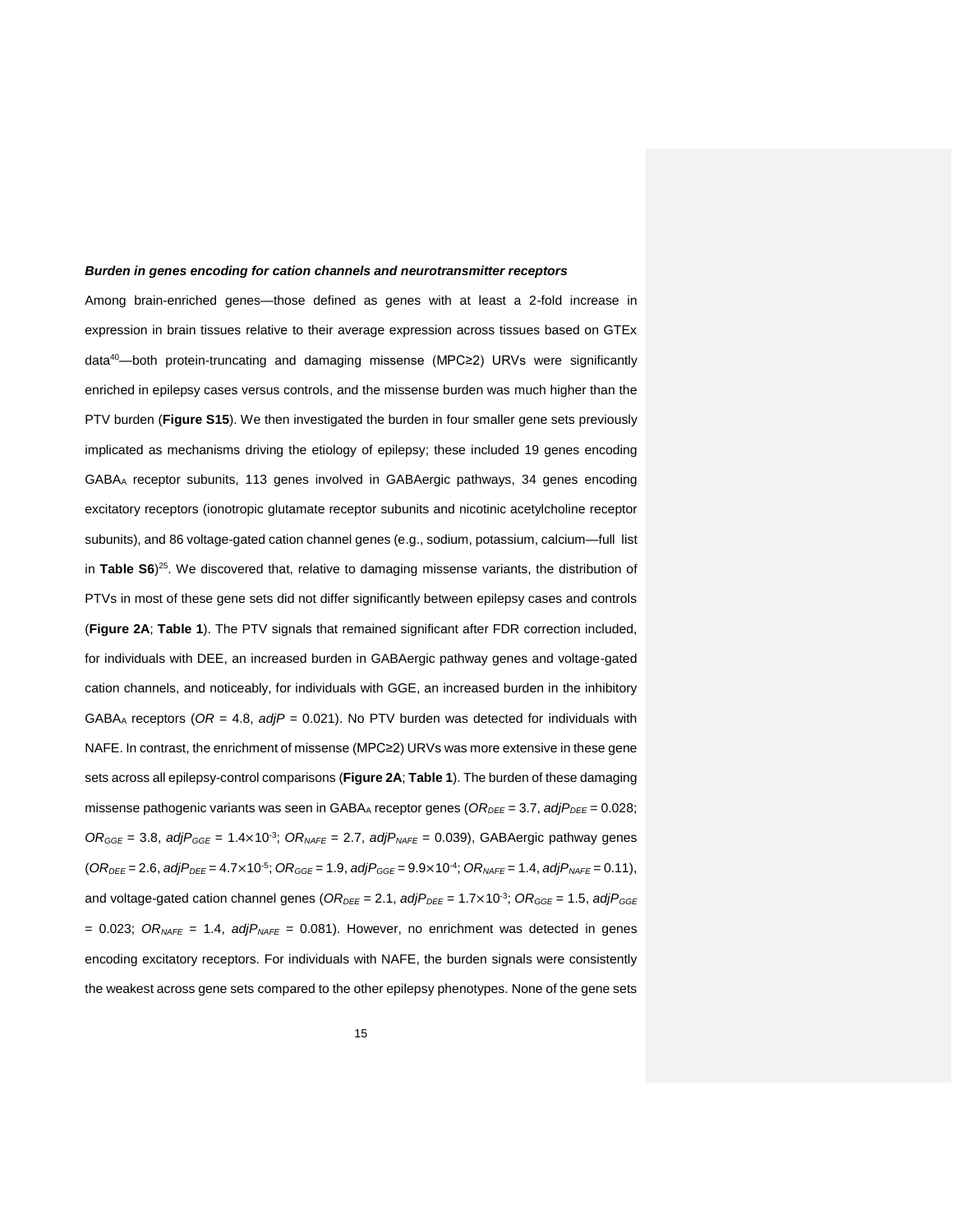was enriched for putatively neutral variation, except for a slightly elevated synonymous burden in GABA<sup>A</sup> receptor genes (**Table S9**). These results support a recent finding where rare missense variation in GABA<sub>A</sub> receptor genes conferred a significant risk to GGE<sup>[25](#page-30-3)</sup>, and together implicate the relative importance and involvement of damaging missense variants in abnormal inhibitory neurotransmission in both severe and less severe forms of epilepsy.

For gene sets other than the three lists of previously associated genes (**Table S6**; 74 nonoverlapping genes in total), we evaluated the residual burden of URVs after correcting for events in the 74 known genes. For the gene sets of cation channel and neurotransmitter receptor genes, the adjusted burden signals of singleton deleterious URVs was largely reduced, with some weak associations remaining in GABA<sub>A</sub> receptor-encoding or GABAergic genes among individuals with DEE or GGE. For the larger gene groups of constrained genes and brain-enriched genes, burden signals were attenuated but many remained significant, especially the strong enrichment of missense MPC≥2 variants in brain-enriched genes across all three classes of epilepsy (**Figure S16**). These findings suggest that although most gene burden is driven by previously identified genes, more associations could be uncovered with larger sample sizes.

## *Gene-based collapsing analysis recapture known genes associated with DEE*

For gene discovery, because both protein-truncating and damaging missense (MPC≥2) URVs showed an elevated burden in epilepsy cases, we aggregated both together as deleterious pathogenic variants along with in-frame insertions and deletions in our gene collapsing analysis. This amassed to a total of 46,917 singleton URVs and 52,416 URVs with AC≤3. Surprisingly, for individuals diagnosed with DEE, we re-identified several of the established candidate genes associated with DEE as top associations (**Figure 3A**). Although screening was not performed systematically, many participants with DEE were screened-negative using clinical gene panels prior to enrollment (**Table S7**). Based on the results of singleton URVs, *SCN1A* (MIM: 182389) was the only gene that reached exome-wide significance  $(OR = 18.4, P = 5.8 \times 10^{-8})$ ; other top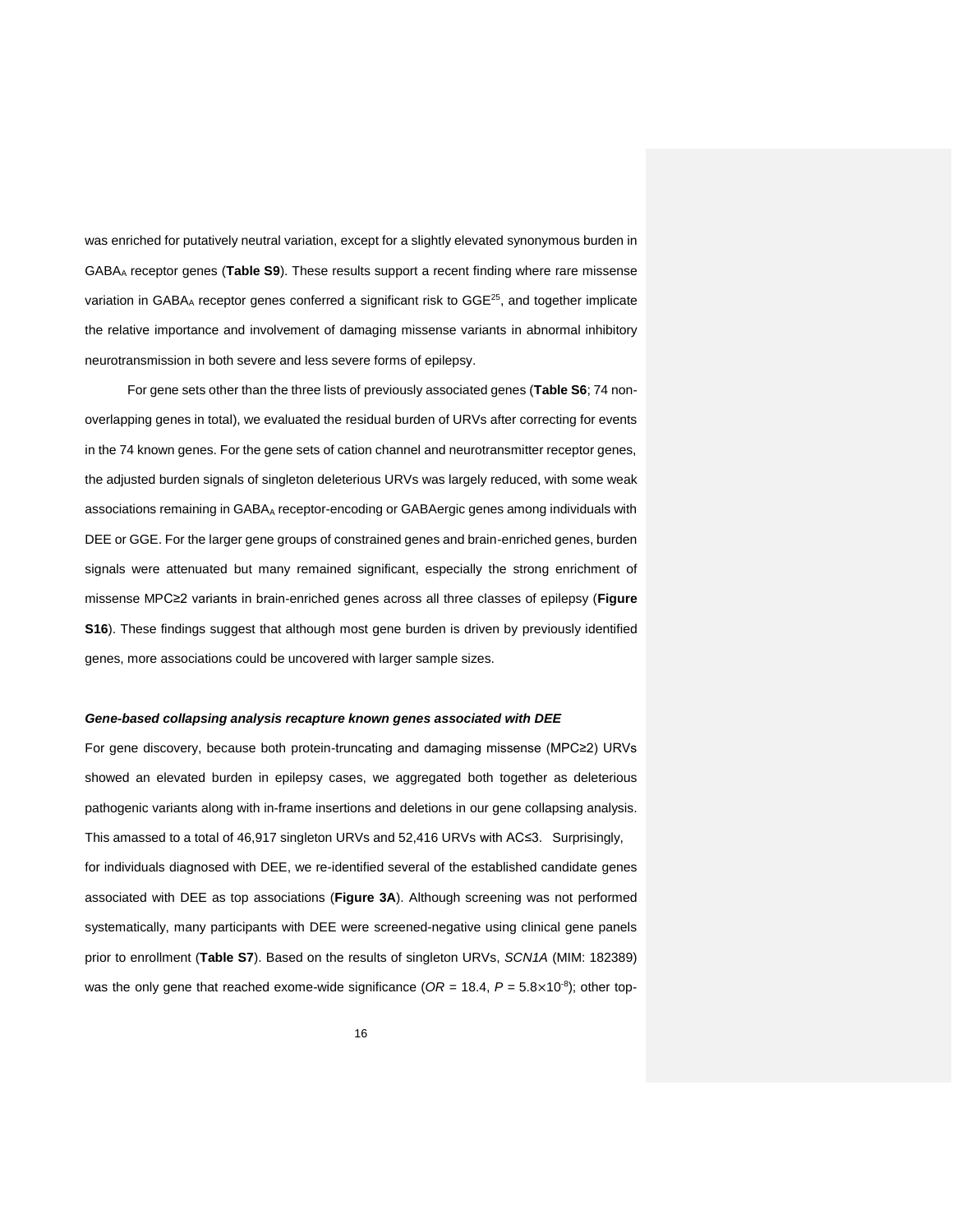ranking known genes included *NEXMIF* ([MIM: 300524], previously known as *KIAA2022*; *OR* > 99, *P* = 1.6×10-6 *), KCNB1* ([MIM: 600397]; *OR* = 20.8*, P* = 2.5×10-4 ), *SCN8A* ([MIM: 600702]; *OR* = 13.8, *P* = 6.1×10-4 ), and *SLC6A1* ([MIM: 137165]; *OR* = 11.1, *P* = 3.6×10-3 ) (**Table S11**). Some carriers of deleterious URVs in lead genes were affected individuals with a normal result for gene panel testing, such as 2 out of the 3 carriers of qualifying URVs for *PURA* (MIM: 600473) and 2 out of 5 for *KCNB1* (**Table S7**). This is primarily because gene panels ordered for a particular diagnosis usually do not screen all of the genes commonly implicated in DEE (e.g., one of the carriers of qualifying URVs in *KCNB1* was diagnosed with West syndrome [MIM: 308350] and screened with a customized panel that did not include *KCNB1*). Overall, more than 50 different gene panels were used across sample-contributing sites, which adds to the heterogeneity in screening procedures and interpretation. The gene burden results held up when considering URVs with AC≤3, often showing even stronger associations; two other well-studied genes, *STXBP1* ([MIM: 602926]; *OR* = 13.3, *P* = 1.4×10-5 ) and *WDR45* ([MIM: 300526]; *OR* > 49, *P* = 1.2×10-3 )*,* emerged on top, both of which have been implicated in DEE and developmental disorders (**Table S12**).

#### *Channel and transporter genes implicated in GGE and NAFE*

When evaluating gene burden in the GGE and NAFE epilepsy subgroups, we did not identify any exome-wide significant genes. However, several candidate genes previously associated with epilepsy made up the lead associations, including ion channel and transporter genes, mutations of which are known to cause rare forms of epilepsy. For the GGE case-control analysis in singleton deleterious URVs, the lead associations included four previously-associated genes (*EEF1A2* [MIM: 602959]*, OR* = 32, *P* = 3.8×10-4 ; *GABRG2* [MIM: 137164]**,** *OR* = 19.0, *P* = 6.2×10- 4 ; *SLC6A1***,** *OR* = 7.3, *P* = 2.0×10-3 **;** and *GABRA1* [MIM: 137160], *OR* = 9.5, *P* = 2.2×10-3 ), and two genes (*CACNA1G* [MIM: 604065], *OR* = 9.1, *P* = 2.5×10-4 ; *UNC79* [MIM: 616884]*, OR* = 19.0,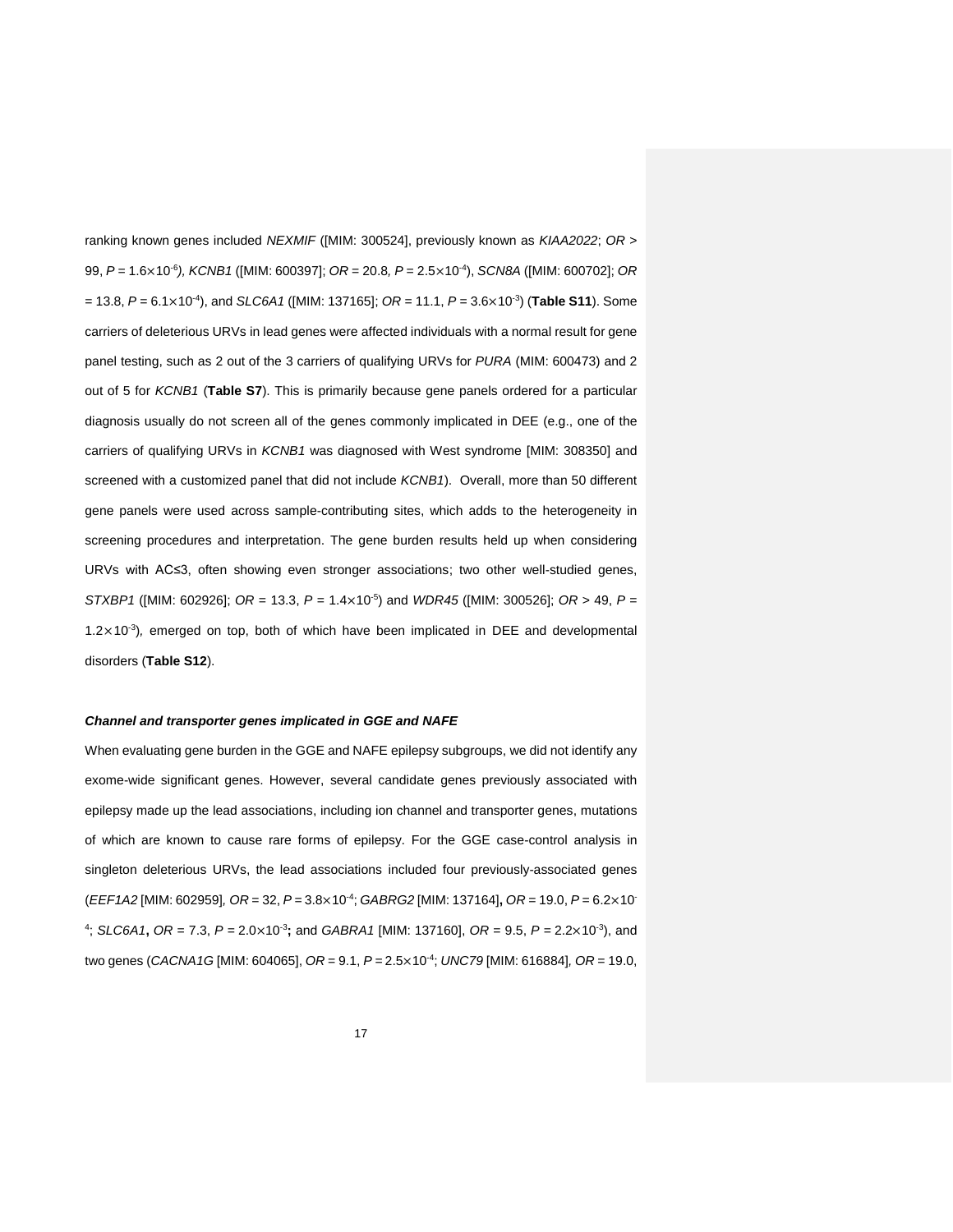$P = 6.2 \times 10^{-4}$ ) that were not previously linked to epilepsy but are both highly expressed in the brain and under evolutionary constraint (**Figures 3B**; **Table S13**). Although evidence has been mixed, *CACNA1G* was previously implicated as a potential susceptibility gene associated with GGE in mutational analysis[47](#page-31-9) and reported to modify mutated sodium channel (*SCN2A* [MIM: 182390]) activity in epilepsy<sup>[48](#page-31-10)</sup>. UNC79 is an essential part of the UNC79-UNC80-NALCN (MIM: 612636, 611549) channel complex that influences neuronal excitability by interacting with extracellular calcium ions [49](#page-31-11) , and this channel complex has been previously associated with infantile encephalopathy<sup>[50](#page-31-12)</sup>. Notably, all these lead genes were more enriched for damaging missense (MPC≥2) than for protein-truncating URVs despite the lower rate of MPC≥2 variants relative to PTVs (**Table S13**).

For individuals with NAFE, the analysis of singleton deleterious URVs identified *LGI1* (MIM: 604619) and *TRIM3* (MIM: 605493) as the top two genes carrying a disproportionate number of deleterious URVs, however neither reached exome-wide significance (*OR* > 32, *P* = 2.1×10-4 ). *GABRG2*, a lead association in individuals with GGE, was among the top ten most enriched genes, along with two brain-enriched, constrained genes (*PPFIA3* [MIM: 603144], *OR* = 8.2, *P* = 4.2×10- 3 ; and *KCNJ3* [MIM: 601534]*, OR* = 16.4, *P* = 1.2×10-3 ). *GABRG2* has previously been reported to show an enrichment of variants compared to controls in a cohort of individuals with Rolandic epilepsy ([MIM: 245570, 300643]; childhood epilepsy with centrotemporal spikes) or related phenotypes, the most common group of focal epilepsies of childhood<sup>[51](#page-31-13)</sup>. Two other genes previously associated with epilepsy, *DEPDC5* (MIM: 614191) and *SCN8A* (both *OR* = 5.5, *P* = 0.01), were among the top twenty associations (**Figures 3C**; **Table S14**). *LGI1* and *DEPDC5* are established genes associated with focal epilepsy, and *DEPDC5* was the only exome-wide significant hit in the Epi4K WES study for familial NAFE cases<sup>[24](#page-30-2)</sup>. TRIM3 has not been previously implicated in epilepsy, but evidence from a mouse model study implicates it in regulation of  $GABA_A$  receptor signaling and thus modulation of seizure susceptibility<sup>[52](#page-31-14)</sup>. Single gene burden for both GGE and NAFE remained similar when considering URVs with an allele count up to AC≤3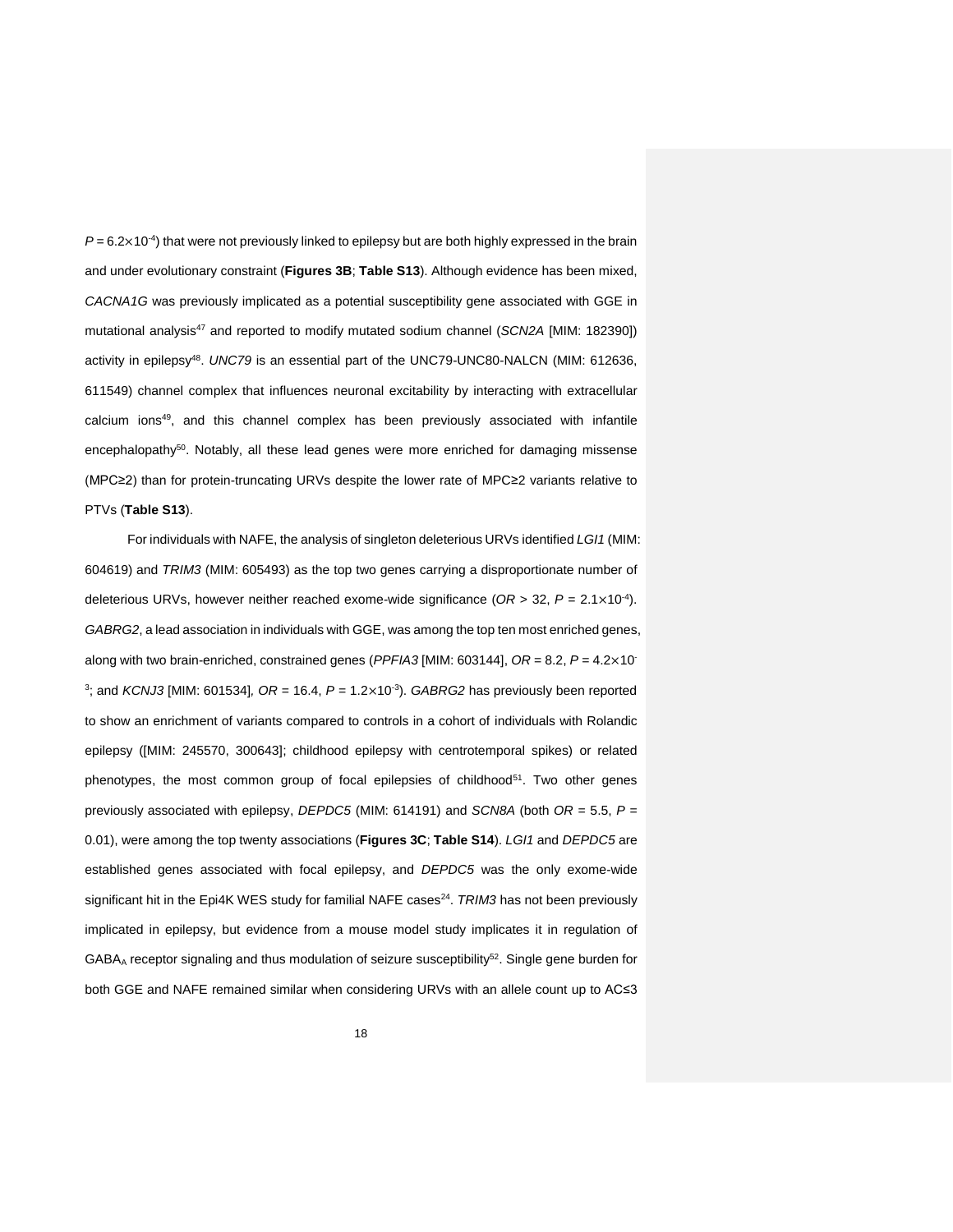(**Tables S14 & S16**). Gene burden tests collapsing all epilepsy phenotypes recapitulated the lead genes in each of the subgroup-specific analyses, but none of the genes achieved exome-wide significance (**Tables S17 & S18**). It is worth noting that some of the genes were enriched for deleterious URVs among the "controls", which is clearly driven by non-neuropsychiatric disease ascertainment for many of the available controls (e.g., *LDLR* [MIM: 606945] in **Table S17**; most control carriers were individuals with cardiovascular diseases from the MIGen cohorts in **Table S2**). Thus, these should not be interpreted as potential protective signals associated with epilepsy.

## *Recessive model, SKAT gene test, and single variant association*

The secondary gene-based test of a recessive model did not identify genes that differed significantly in the carrier rate of homozygous deleterious variants between epilepsy-affected individuals and controls (**Table S19**). Even if we considered variants up to MAF < 0.01, for most of the lead genes, only one case carrier was identified. For the DEE cohort, these genes included recessive genes previously implicated, such as *ARV1* (MIM: 611647), *BRAT1* (MIM: 614506), *CHRDL1* (MIM: 300350)[53](#page-31-15) with a homozygous PTV and *OPHN1* (MIM: 300127)[53](#page-31-15) with a recessive missense (MPC≥2) variant (**Table S19A**). For the GGE and NAFE cohorts, a few studied recessive epilepsy-associated genes were also observed in the lead gene associations, such as *SLC6A8*[53](#page-31-15) ([MIM: 300036]; a homozygous PTV) for GGE (**Table S19B**), and *SLC6A8* (a homozygous missense-MPC) and *SYN1*[53](#page-31-15) ([MIM: 313440]; a homozygous PTV) for NAFE (**Table S19C**). One GGE-affected individual was found homozygous for an in-frame deletion on *CHD2* (MIM: 602119), a gene previously reported to carry autosomal dominant pathogenic variants in persons with DEE[53](#page-31-15) (**Table S19B**). These findings suggest an even larger cohort will be needed to identify with clarity recessive risk variants for different groups of epilepsy.

Beyond URVs, we studied the contribution of low frequency deleterious variants to epilepsy risk using SKAT (MAF < 0.01). Top associations for individuals with DEE included known genes, such as missense-enriched *STXBP1* (*P* = 9.3×10-9 ), *KCNA2* ([MIM: 176262]; *P* = 1.0×10-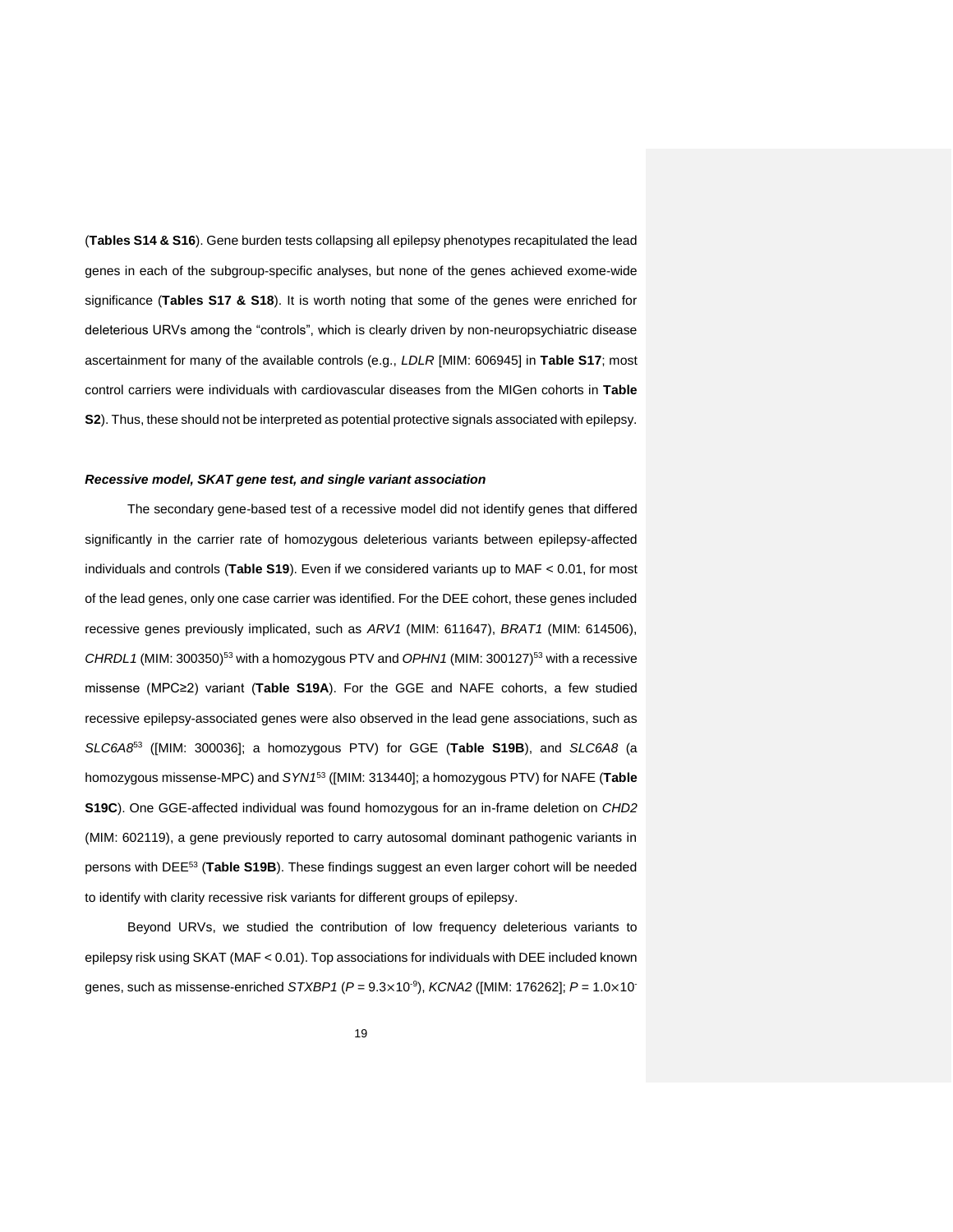5 ; **Figure S18**), and PTV-enriched *NEXMIF* (*P* = 7.1×10-8 ), and *SCN1A* (*P* = 3.9×10-4 ; **Figure S19**). However, no significant gene enrichment was observed in the GGE and NAFE cohorts or when combining all epilepsy cases. The tests for PTVs and missense variants with MPC≥2 were mostly underpowered due to sparse observations (**Figure S18 & S19**). No individual lowfrequency variant (MAF > 0.001) was significantly associated with overall epilepsy or with any of the studied epilepsy phenotypes (**Figure S20**). The primary gene-based test results and single variant associations are available on our Epi25 WES browser (**Web Resources**).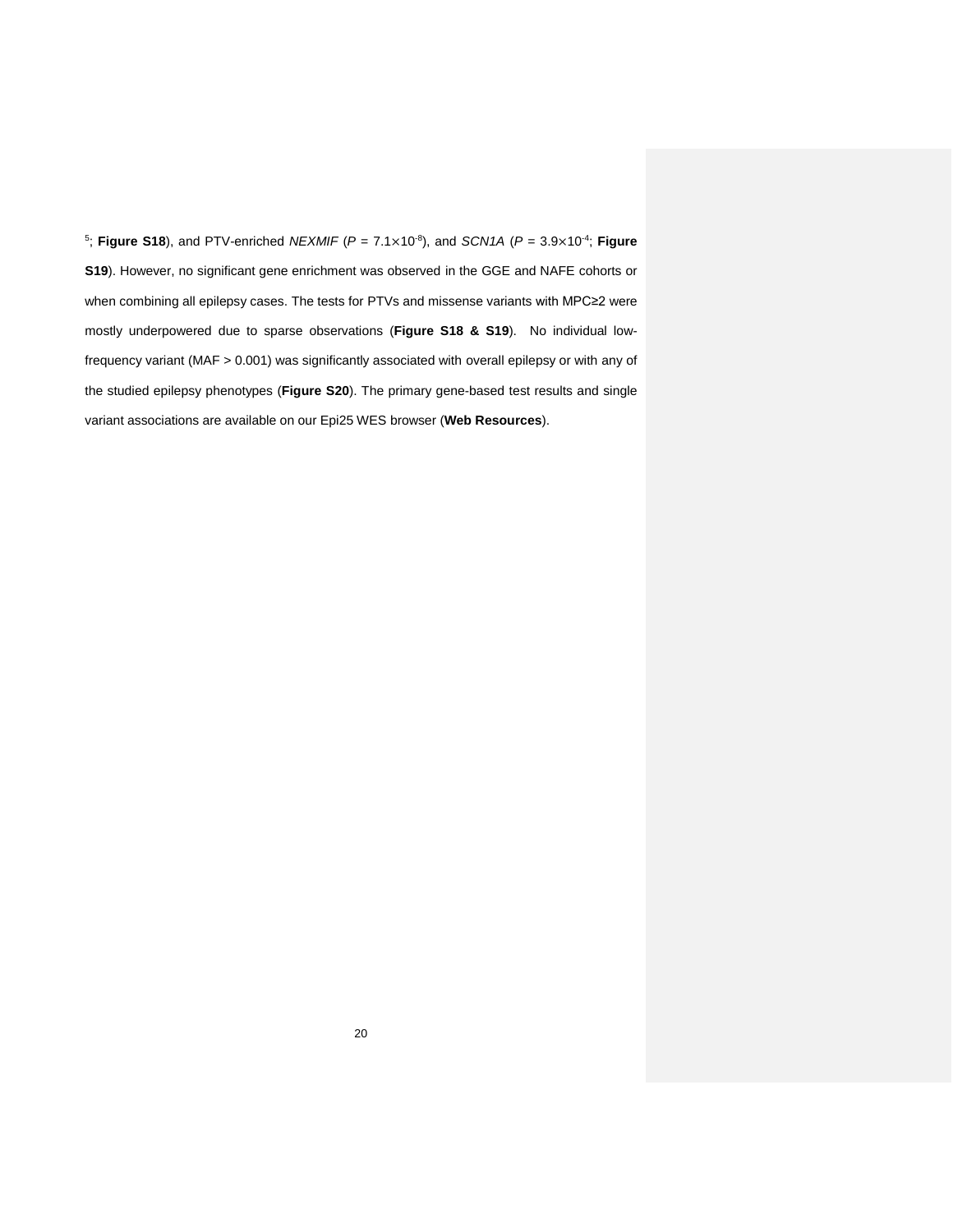#### **Discussion**

In the largest exome study of epilepsies to date, we show that ultra-rare deleterious coding variation—variation absent in a large population-based exome database—is enriched across the severity spectrum for epilepsy syndromes when compared to ancestrally matched controls. When all genes were considered in the tested gene sets, PTVs showed a more significant signal than missense variants with an MPC≥2, and enrichment in deleterious URVs was more pronounced in individuals diagnosed with DEE and GGE relative to NAFE. While no single gene surpassed exome-wide statistical significance to be associated with GGE or NAFE, specific gene sets that had previously been associated with epilepsy or encoding biologically interesting entities showed a clear enrichment of deleterious URVs. Specifically, we observed a significant excess of deleterious URVs in constrained genes, established epilepsy-associated genes, and GABAA receptor subunit genes, a larger group of genes delineating the GABAergic pathway, and also all cation channel-encoding genes. Our results thus support the concept that defects in GABAergic inhibition underlie various forms of epilepsy. The epilepsy-associated excess of deleterious URVs in our study likely comprises signals from both inherited and *de novo* variants, the latter enriched by restricting variant inclusion to a combination of study-specific singletons and absence in a population reference cohort (DiscovEHR)<sup>[38;](#page-31-0) [45](#page-31-7)</sup>. These findings, based on a more than 5-fold increase in sample size over previous exome-sequencing studies<sup>[24-26;](#page-30-2) [54](#page-31-16)</sup>, clearly support observations that have been hypothesized for GGE and NAFE from studies of rare, large monogenic families, and confirm that the same genes are relevant in both settings. Thus, a further increase in sample size will continue to unravel the complex genetic architecture of GGE and NAFE. The evidence that URVs contribute, in part, to GGE and NAFE is clear, but what remains unclear is the extent to which the excess rate of URVs observed in cases is a consequence of a small subset of affected individuals carrying highly penetrant mutations versus URVs that are conferring risk, but do not rise to the level of Mendelian acting mutations but rather simply contribute to an overall polygenic risk for these syndromes. Interestingly, no enrichment was seen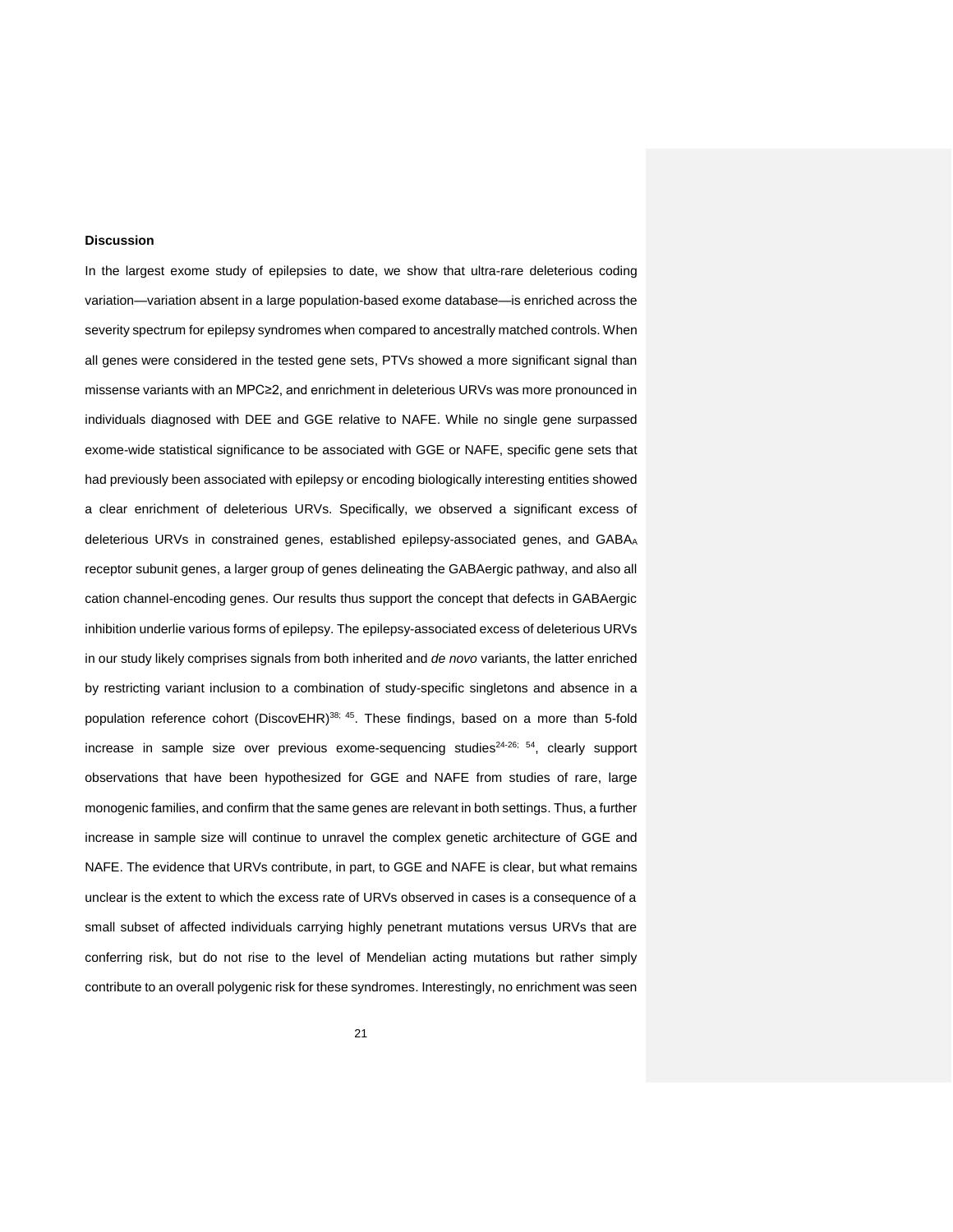in genes encoding the excitatory glutamate and acetylcholine receptors. For GGE, this difference between variants in inhibitory versus excitatory receptor genes may be real, as excitatory receptor variants have not been shown so far in single subjects or families. In NAFE, however, we suspect it is probably due to a lack of power and/or genetic heterogeneity, since genetic variants in specific subunits of nicotinic acetylcholine and NMDA receptors have been described extensively in different types of non-acquired familial focal epilepsies<sup>[55](#page-32-0)</sup>.

Notably, our overall finding of a mild to moderate burden of deleterious coding URVs in NAFE (**Figure 1** & **2**) contrasts with results reported in the Epi4K WES study, where the familial NAFE cohort showed a strong enrichment signal of ultra-rare functional variation in genes commonly implicated in epilepsy and ion channel genes $24$ . In addition, our findings for GGE showed a genetic risk comparable or even stronger than the Epi4K familial GGE cohort. The strong signal in our GGE cohort likely reflects the larger sample size, whereas the weaker signal in our NAFE cohort is most likely due to differences in patient ascertainment. In Epi4K the cohort was deliberately enriched with familial cases, most of whom had an affected first-degree relative and were ascertained in sibling or parent-child pairs ors multiplex families, and familial NAFE is relatively uncommon. In the Epi25 collaboration a positive family history of epilepsy was not a requirement and only 9% of DEE, 12% of GGE, and 5% of NAFE affected individuals had a known affected first-degree relative. Removing these familial cases led to no change in gene set burden (**Figure S17**) and a slightly attenuated association for some of the lead genes in the GGE and NAFE cohorts (**Table S20**). Indeed, our results were consistent with the Epi4K sporadic NAFE cohort, where no signals of enrichment were observed $^{24; 56}$  $^{24; 56}$  $^{24; 56}$  $^{24; 56}$ . This difference may reflect the substantial etiological and genetic heterogeneity of epilepsy even within subgroups especially in NAFE. In particular, the dramatically weaker genetic signals, per sample, observed in individuals with NAFE studied here compared with those in the previous Epi4K study illustrate a pronounced difference in the genetic signals associated with familial and non-familial NAFE. The reasons for this striking difference remain to be elucidated. Comparing GGE and NAFE, our findings showed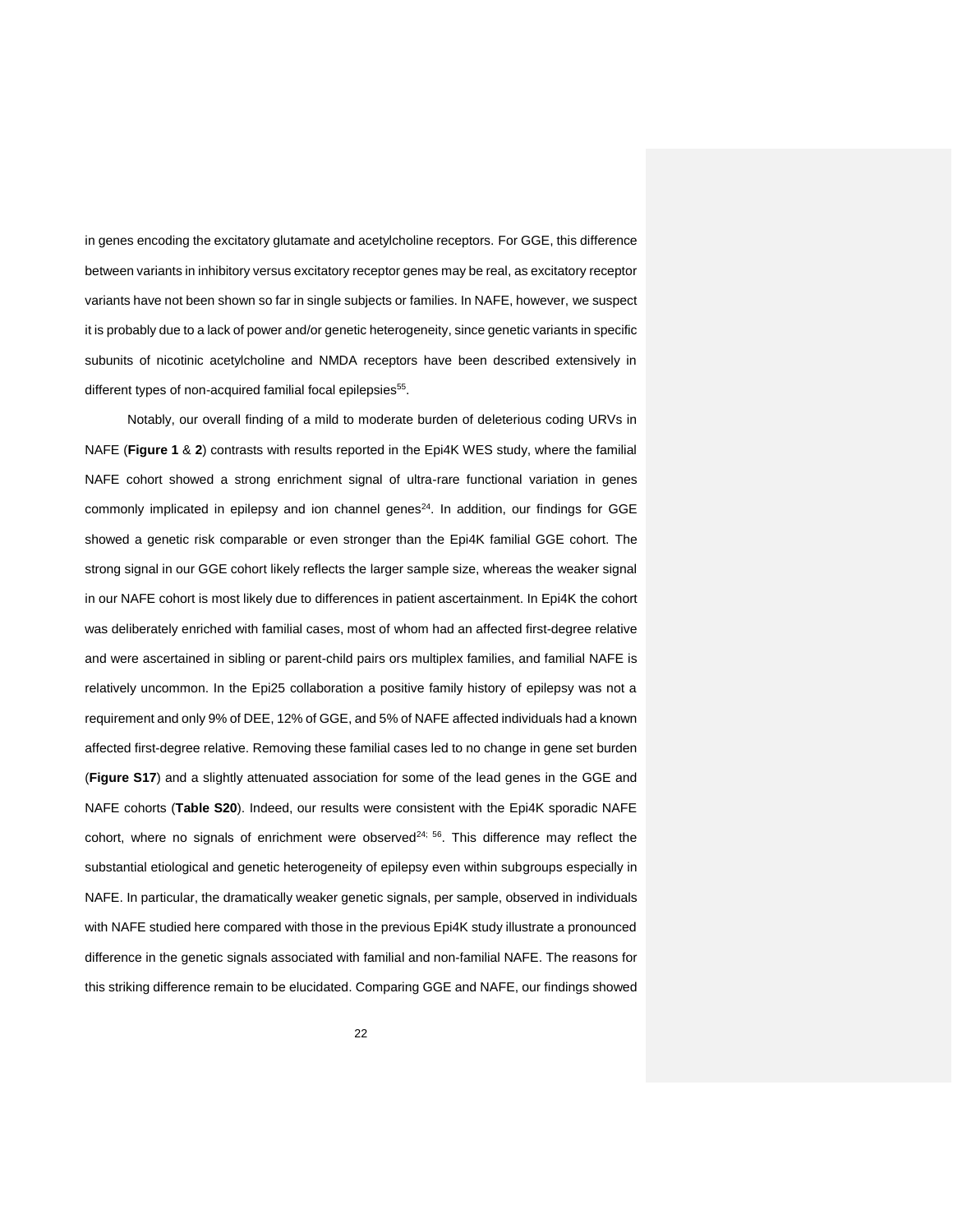a larger genetic burden from URVs for GGE relative to NAFE, which could be due to heterogeneity in electroclinical syndromes within each class and should not be viewed as conclusive. On the other hand, in the latest GWAS of common epilepsies of 15,212 cases and 29,677 controls from the ILAE Consortium<sup>[20](#page-30-13)</sup>, fewer GWAS hits were discovered and less heritability was explained by common genetic variation for the focal epilepsy cohort (9.2%) compared to the GGE cohort (32.1%), suggesting that current evidence from both common and rare variant studies are converging on a larger genetic component underlying the etiology of non-familial cases of GGE relative to NAFE, as originally postulated.

We found that ultra-rare missense variants with an MPC score<sup>[35](#page-30-10)</sup>  $\geq$  2 (2.0% of missense variants) were enriched in individuals with epilepsy at an effect size approaching PTVs in the investigated gene groups. For GGE and NAFE, the burden of these missense variants (MPC≥2) was even more prominent than PTVs in known genes associated with epilepsy and GABAergic genes (**Figure 2**). At the gene level, some of the most commonly implicated channel genes (e.g. *GABRG2*, *CACNA1G*) carried a higher number of missense variants (MPC≥2) than PTVs in people with epilepsy. For instance, in the gene-based collapsing analysis considering all epilepsies, 15 *GABRG2* pathogenic variants were found in epilepsy-affected individuals (including 7 GGE and 7 NAFE; **Tables S13, 15 & 17**) versus only 1 pathogenic variant in controls; among the case-specific pathogenic variants, one was a splice site mutation, while the other 14 were all missense variants (MPC≥2) (**Figure S21**), linking to an impaired channel function. This is in line with findings from a recent exome-wide study of 6,753 individuals with neurodevelopmental disorder with and without epilepsy<sup>[10](#page-29-10)</sup> that detected an association of missense *de novo* variants with the presence of epilepsy, particularly when considering only ion channel genes. A diseaseassociation of missense variants rather than PTVs points to a pathophysiological mechanism of protein-alteration (e.g., gain-of-function or dominant-negative effects) rather than haploinsufficiency, but ultimately only functional tests can elucidate these mechanisms. A recent study on the molecular basis of 6 *de novo* missense variants in *GABRG2* identified in DEE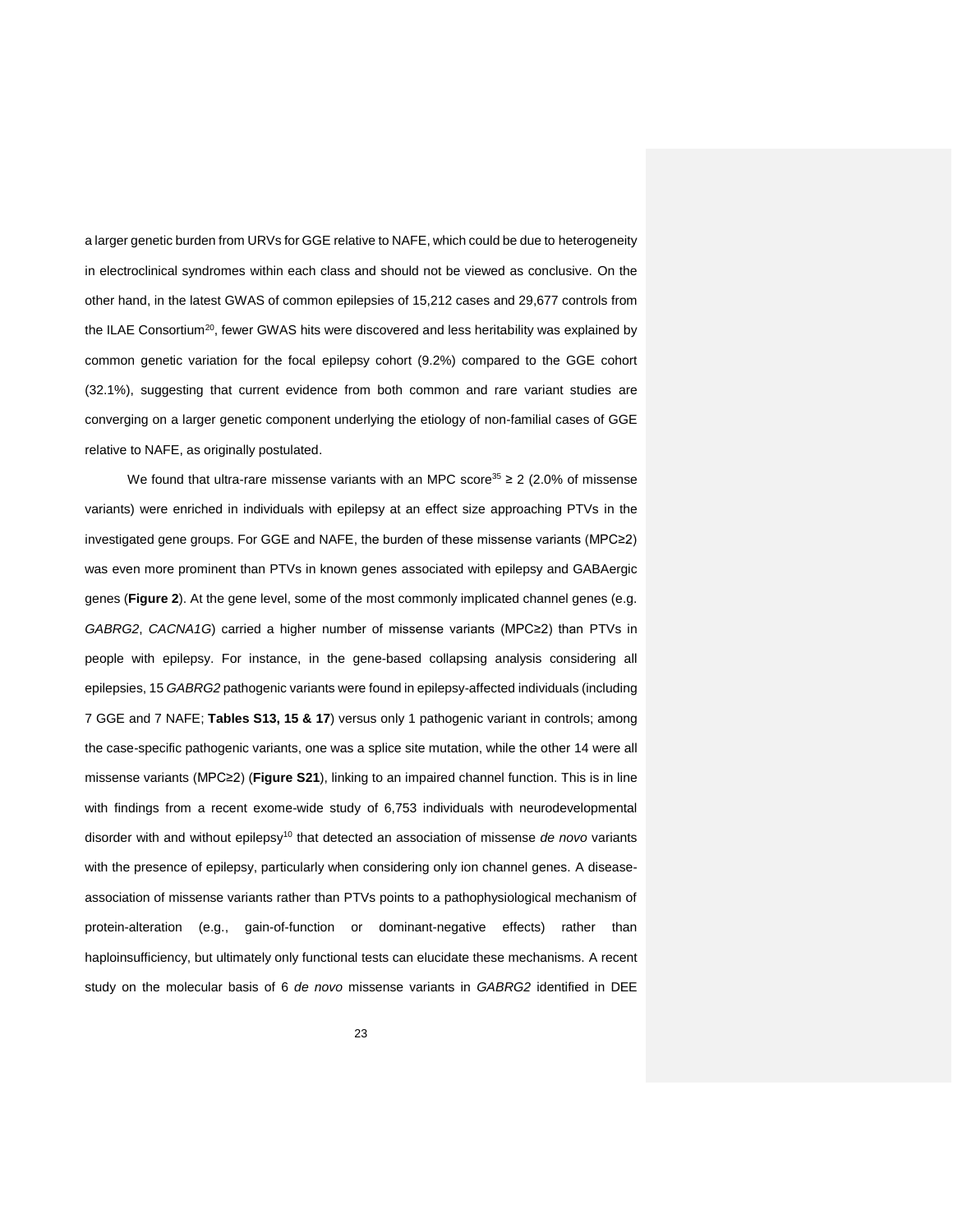reported an overall reduced inhibitory function of *GABRG2* due to decreased cell surface expression or GABA-evoked current amplitudes, suggesting GABAergic disinhibition as the underlying mechanism<sup>[57](#page-32-2)</sup>. Surprisingly, 2 of those recurrent *de novo* missense variants were seen in two GGE-affected individuals in our study (p.Ala106Thr and p.Arg323Gln), and another recently reported variant in *GABRB2* (p.Val316Ile) also occurred both *de novo* in DEE[58](#page-32-3) and as an inherited variant in a GGE family showing a loss of receptor function<sup>[25](#page-30-3)</sup>. This suggests that changes in protein function from the same missense pathogenic variant may contribute to not only severe epilepsy syndromes but also epilepsy phenotypes with milder presentations, similar to what is known about variable expressivity in large families carrying *GABRG2* variants[55;](#page-32-0) [59-61](#page-32-4) . Reduced receptor function due to *GABRG2* variants has been also shown for childhood epilepsy with centrotemporal spikes previously<sup>[51;](#page-31-13) [61](#page-32-5)</sup>, which belong to the NAFE group in this study. Moving forward, discovering how variant-specific perturbations of the neurotransmission and signaling system in a gene can link to a spectrum of epilepsy syndromes will require in-depth functional investigation.

Although we have increased the sample size from the Epi4K and EuroEPINOMICS WES studies for both GGE and NAFE subgroups by more than 5-fold, the phenotypic and genetic heterogeneity of these less severe forms of epilepsy—on par with other complex neurological and neuropsychiatric conditions—will require many more samples to achieve statistical power for identifying exome-wide significant genes. We estimated that at least 8,000 cases and 20,000 controls would be required to convert some of the lead genes from the GGE and NAFE cohorts to exome-wide significance (**Table S8**). Furthermore, while we implemented stringent QC to effectively control for the exome capture differences between cases and controls, this concomitantly resulted in a loss of a substantial amount of the called sites and reduced our detection power to identify associated variants. As sample sizes grow, the technical variation across projects and sample collections will remain a challenge in large-scale sequencing studies relying on a global collaborative effort.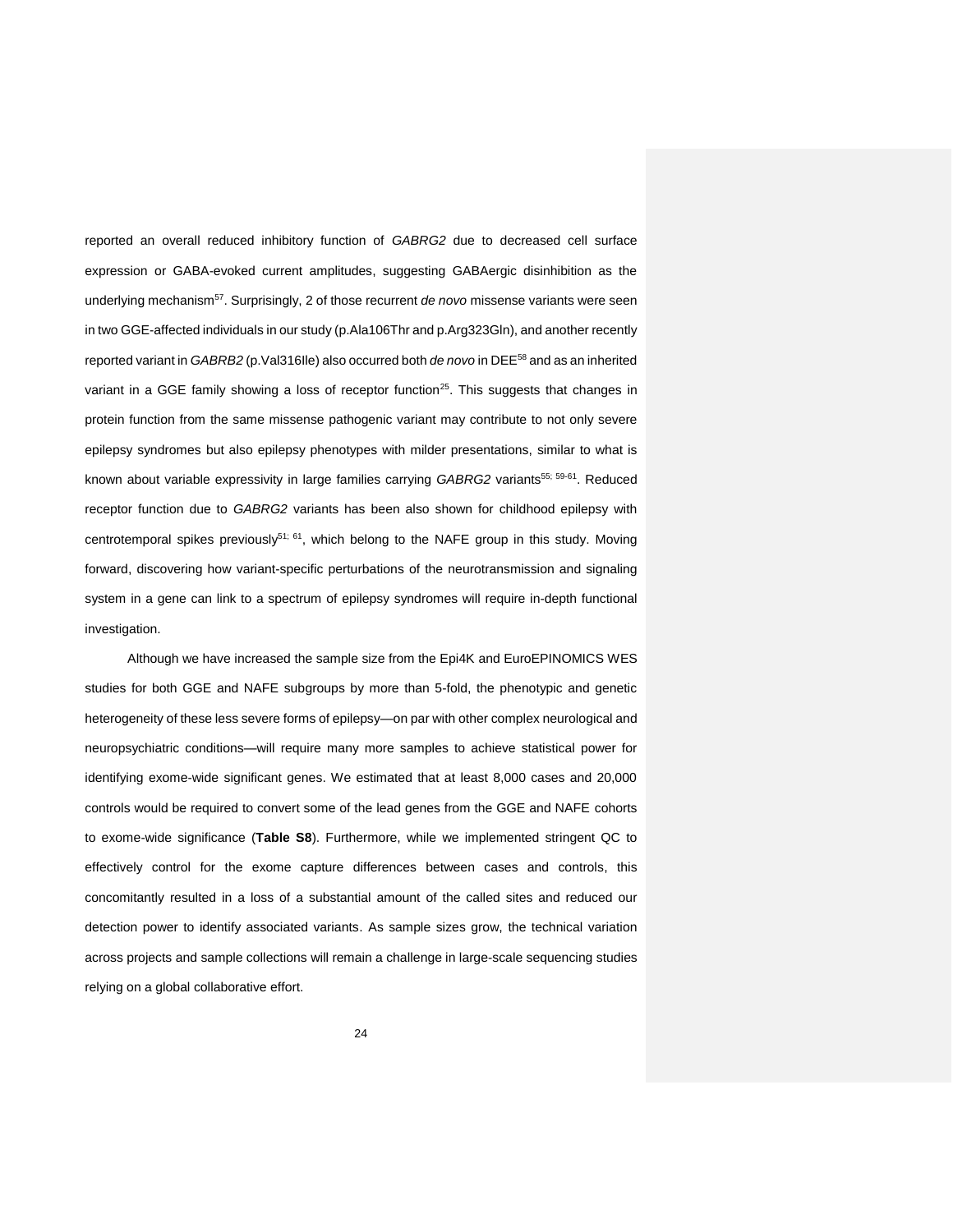With this largest epilepsy WES study to date, we demonstrated a strong replicability of existing gene findings in an independent cohort. GABA<sub>A</sub> receptor genes affected by predictedpathogenic missense pathogenic variants were enriched across the three subgroups of epilepsy. An ongoing debate in epilepsy genetics is the degree to which generalized and focal epilepsies segregate separately, and whether their genetic determinants are largely distinct or sometimes shared<sup>[4;](#page-29-8) [22](#page-30-14)</sup>. Whilst clinical evidence for general separation of pathophysiological mechanisms in these two forms is strong, and most monogenic epilepsy families segregate either generalized or focal syndromes, the distinction is not absolute. Here, the finding of rare variants in GABAA receptor genes in both forms adds weight to the case for shared genetic determinants.

Our results suggest that clinical presentations of GGE and NAFE with complex inheritance patterns have a combination of both common and rare genetic risk variants. The latest ILAE epilepsy GWAS of over 15,000 affected individuals and 25,000 controls identified 16 genome-wide significant loci for common epilepsies<sup>[20](#page-30-13)</sup>, mapped these loci to ion channel genes, transcriptional factors, and pyridoxine metabolism, and implicated a role in epigenetic regulation of gene expression in the brain. A combination of rare and common genetic association studies with large sample sizes, along with the growing evidence from studies of copy number variation and tandem repeat expansions in epilepsy<sup>[23;](#page-30-0) [62;](#page-32-6) [63](#page-32-7)</sup>, will further decipher the genetic landscape of GGE and NAFE. The ongoing effort of the Epi25 collaborative is expected to double the patient cohorts in upcoming years with the goal of elucidating shared and distinct gene discoveries associated with severe and less severe forms of epilepsy, ultimately facilitating precision medicine strategies in the treatment of epilepsy.

25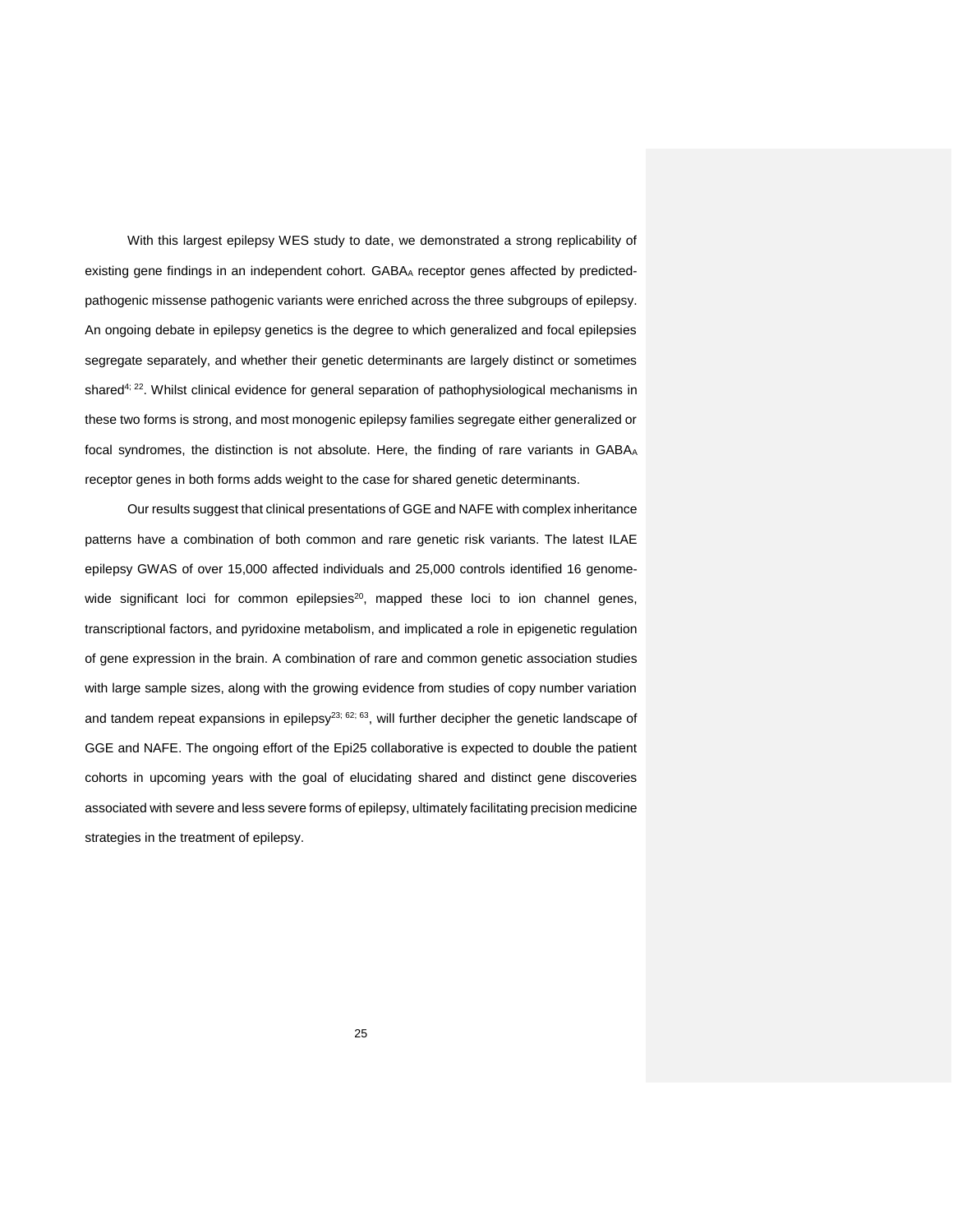### **Supplemental Data**

Supplemental data includes affiliations of the contributing authors, descriptions of patient recruitment and phenotyping from individual participating cohorts, supplemental acknowledgment, 21 figures and 20 tables.

## **Consortia**

## *A full list of contributing authors:*

Yen-Chen Anne Feng, Daniel P. Howrigan, Liam E. Abbott, Katherine Tashman, Felecia Cerrato, Tarjinder Singh, Henrike Heyne, Andrea Byrnes, Claire Churchhouse, Nick Watts, Matthew Solomonson, Dennis Lal, Erin L. Heinzen, Ryan S. Dhindsa, Kate E. Stanley, Gianpiero L. Cavalleri, Hakon Hakonarson, Ingo Helbig, Roland Krause, Patrick May, Sarah Weckhuysen, Slavé Petrovski, Sitharthan Kamalakaran, Sanjay M. Sisodiya, Patrick Cossette, Chris Cotsapas, Peter De Jonghe, Tracy Dixon-Salazar, Renzo Guerrini, Patrick Kwan, Anthony G. Marson, Randy Stewart, Chantal Depondt, Dennis J. Dlugos, Ingrid E. Scheffer, Pasquale Striano, Catharine Freyer, Kevin McKenna, Brigid M. Regan, Susannah T. Bellows, Costin Leu, Caitlin A. Bennett, Esther M.C. Johns, Alexandra Macdonald, Hannah Shilling, Rosemary Burgess, Dorien Weckhuysen, Melanie Bahlo, Terence J. O'Brien, Marian Todaro, Hannah Stamberger, Danielle M. Andrade, Tara R. Sadoway, Kelly Mo, Heinz Krestel, Sabina Gallati, Savvas S. Papacostas, Ioanna Kousiappa, George A. Tanteles, Katalin Štěrbová, Markéta Vlčková, Lucie Sedláčková, Petra Laššuthová, Karl Martin Klein, Felix Rosenow, Philipp S. Reif, Susanne Knake, Wolfram S. Kunz, Gábor Zsurka, Christian E. Elger, Jürgen Bauer, Michael Rademacher, Manuela Pendziwiat, Hiltrud Muhle, Annika Rademacher, Andreas van Baalen, Sarah von Spiczak, Ulrich Stephani, Zaid Afawi, Amos D. Korczyn, Moien Kanaan, Christina Canavati, Gerhard Kurlemann, Karen Müller-Schlüter, Gerhard Kluger, Martin Häusler, Ilan Blatt, Johannes R. Lemke, Ilona Krey, Yvonne G. Weber, Stefan Wolking, Felicitas Becker, Christian Hengsbach, Sarah Rau, Ana F. Maisch, Bernhard J. Steinhoff, Andreas Schulze-Bonhage, Susanne Schubert-Bast, Herbert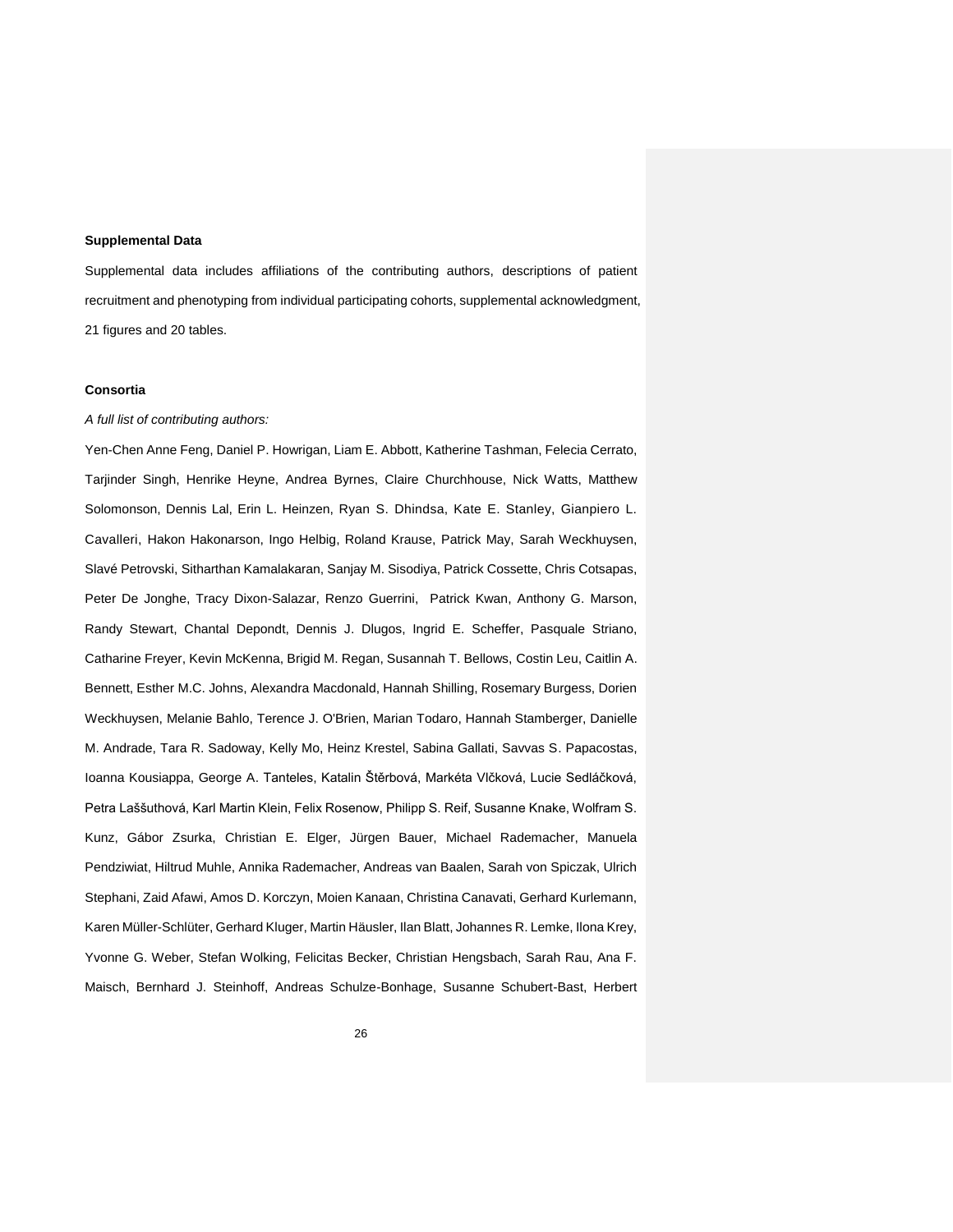Schreiber, Ingo Borggräfe, Christoph J. Schankin, Thomas Mayer, Rudolf Korinthenberg, Knut Brockmann, Gerhard Kurlemann, Dieter Dennig, Rene Madeleyn, Reetta Kälviäinen, Pia Auvinen, Anni Saarela, Tarja Linnankivi, Anna-Elina Lehesjoki, Mark I. Rees, Seo-Kyung Chung, William O. Pickrell, Robert Powell, Natascha Schneider, Simona Balestrini, Sara Zagaglia, Vera Braatz, Michael R. Johnson, Pauls Auce, Graeme J. Sills, Larry W. Baum, Pak C. Sham, Stacey S. Cherny, Colin H.T. Lui, Nina Barišić, Norman Delanty, Colin P. Doherty, Arif Shukralla, Mark McCormack, Hany El-Naggar, Laura Canafoglia, Silvana Franceschetti, Barbara Castellotti, Tiziana Granata, Federico Zara, Michele Iacomino, Francesca Madia, Maria Stella Vari, Maria Margherita Mancardi, Vincenzo Salpietro, Francesca Bisulli, Paolo Tinuper, Laura Licchetta, Tommaso Pippucci, Carlotta Stipa, Raffaella Minardi, Antonio Gambardella, Angelo Labate, Grazia Annesi, Lorella Manna, Monica Gagliardi, Elena Parrini, Davide Mei, Annalisa Vetro, Claudia Bianchini, Martino Montomoli, Viola Doccini, Carla Marini, Toshimitsu Suzuki, Yushi Inoue, Kazuhiro Yamakawa, Birute Tumiene, Lynette G. Sadleir, Chontelle King, Emily Mountier, S. Hande Caglayan, Mutluay Arslan, Zuhal Yapıcı, Uluc Yis, Pınar Topaloglu, Bulent Kara, Dilsad Turkdogan, Aslı Gundogdu-Eken, Nerses Bebek, Sibel Uğur-İşeri, Betül Baykan, Barış Salman, Garen Haryanyan, Emrah Yücesan, Yeşim Kesim, Çiğdem Özkara, Annapurna Poduri, Beth R. Shiedley, Catherine Shain, Russell J. Buono, Thomas N. Ferraro, Michael R. Sperling, Warren Lo, Michael Privitera, Jacqueline A. French, Steven Schachter, Ruben I. Kuzniecky, Orrin Devinsky, Manu Hegde, Pouya Khankhanian, Katherine L. Helbig, Colin A. Ellis, Gianfranco Spalletta, Fabrizio Piras, Federica Piras, Tommaso Gili, Valentina Ciullo, Andreas Reif, Andrew McQuillin, Nick Bass, Andrew McIntosh, Douglas Blackwood, Mandy Johnstone, Aarno Palotie, Michele T. Pato, Carlos N. Pato, Evelyn J. Bromet, Celia Barreto Carvalho, Eric D. Achtyes, Maria Helena Azevedo, Roman Kotov, Douglas S. Lehrer, Dolores Malaspina, Stephen R. Marder, Helena Medeiros, Christopher P. Morley, Diana O. Perkins, Janet L. Sobell, Peter F. Buckley, Fabio Macciardi, Mark H. Rapaport, James A. Knowles, Genomic Psychiatry Cohort (GPC) Consortium, Ayman H. Fanous, Steven A. McCarroll, Namrata Gupta, Stacey B. Gabriel,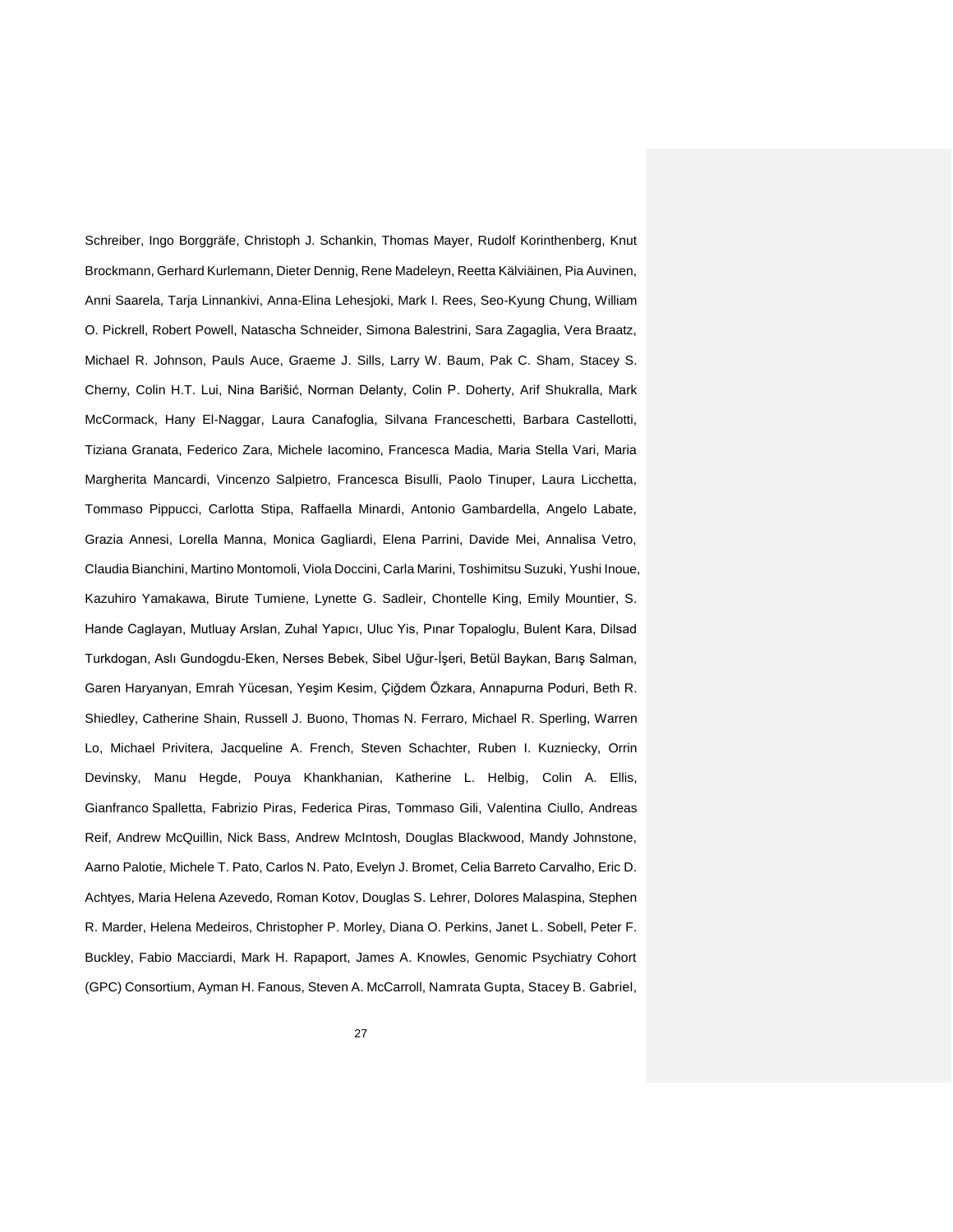Mark J. Daly, Eric S. Lander, Daniel H. Lowenstein, David B. Goldstein, Holger Lerche, Samuel F. Berkovic, and Benjamin M. Neale

## **Acknowledgments**

We gratefully thank the Epi25 principal investigators, local staff from individual cohorts, and all of the individuals with epilepsy who participated in the study for making possible this global collaboration and resource to advance epilepsy genetics research. This work is part of the Centers for Common Disease Genomics (CCDG) program, funded by the National Human Genome Research Institute (NHGRI) and the National Heart, Lung, and Blood Institute (NHLBI). CCDG research activities at the Broad Institute was supported by NHGRI grant UM1 HG008895. The Genome Sequencing Program efforts were also supported by NHGRI grant 5U01HG009088-02. The content is solely the responsibility of the authors and does not necessarily represent the official views of the National Institutes of Health. Supplemental grant for Epi25 phenotyping was supported by "Epi25 Clinical Phenotyping R03", National Institutes of Health (1R03NS108145- 01), with D.H.L and S.F.B as the principal investigators. Additional funding sources and acknowledgment of individual case and control cohorts were listed in **Supplemental Data**. We thank the Stanley Center for Psychiatric Research at the Broad Institute for supporting sequencing effort and control sample aggregation. The authors would like to thank the Discov-EHR collaboration of Geisinger Health System and Regeneron for providing exome variant data for comparison. We also thank Sali Farhan, Kyle Satterstrom, and Chai-Yen Chen for helpful discussions, Nick Watts and Matthew Solomonson for browser development, and the Hail team for analysis support.

#### **Web Resources**

The URLs for the consortium, data, and results presented herein are as follows: Epi25 Collaborative,<http://epi-25.org/>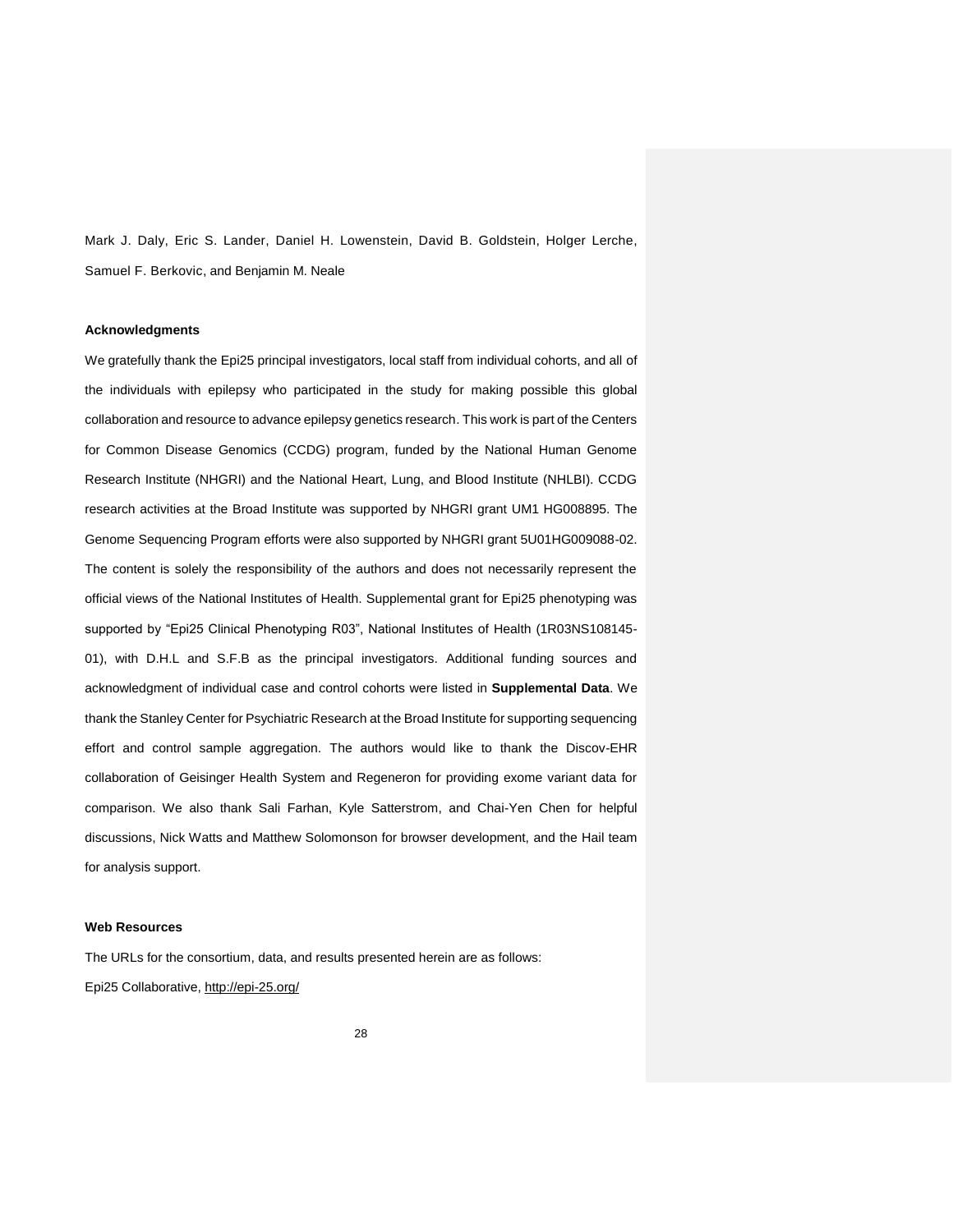EpiPGX project, [http://www.epipgx.eu](http://www.epipgx.eu/) NIH Genomic Data Sharing policy,<https://osp.od.nih.gov/scientific-sharing/policies/> Online Mendelian Inheritance in Man, [http://www.omim.org](http://www.omim.org/) Exome Aggregation Consortium (ExAC), [http://exac.broadinstitute.org](http://exac.broadinstitute.org/) The DiscovEHR cohort, [http://www.discovehrshare.com](http://www.discovehrshare.com/) Epi25 Year1 whole-exome sequence data on dbGaP, http://www.ncbi.nlm.nih.gov/gap through accession number phs001489 (the current study includes Year1-2 samples, and the Year2 data will later be made available)

## **Accession Numbers**

The dbGaP accession number for the Epi25 Year1 whole-exome sequence data reported in this paper is phs001489.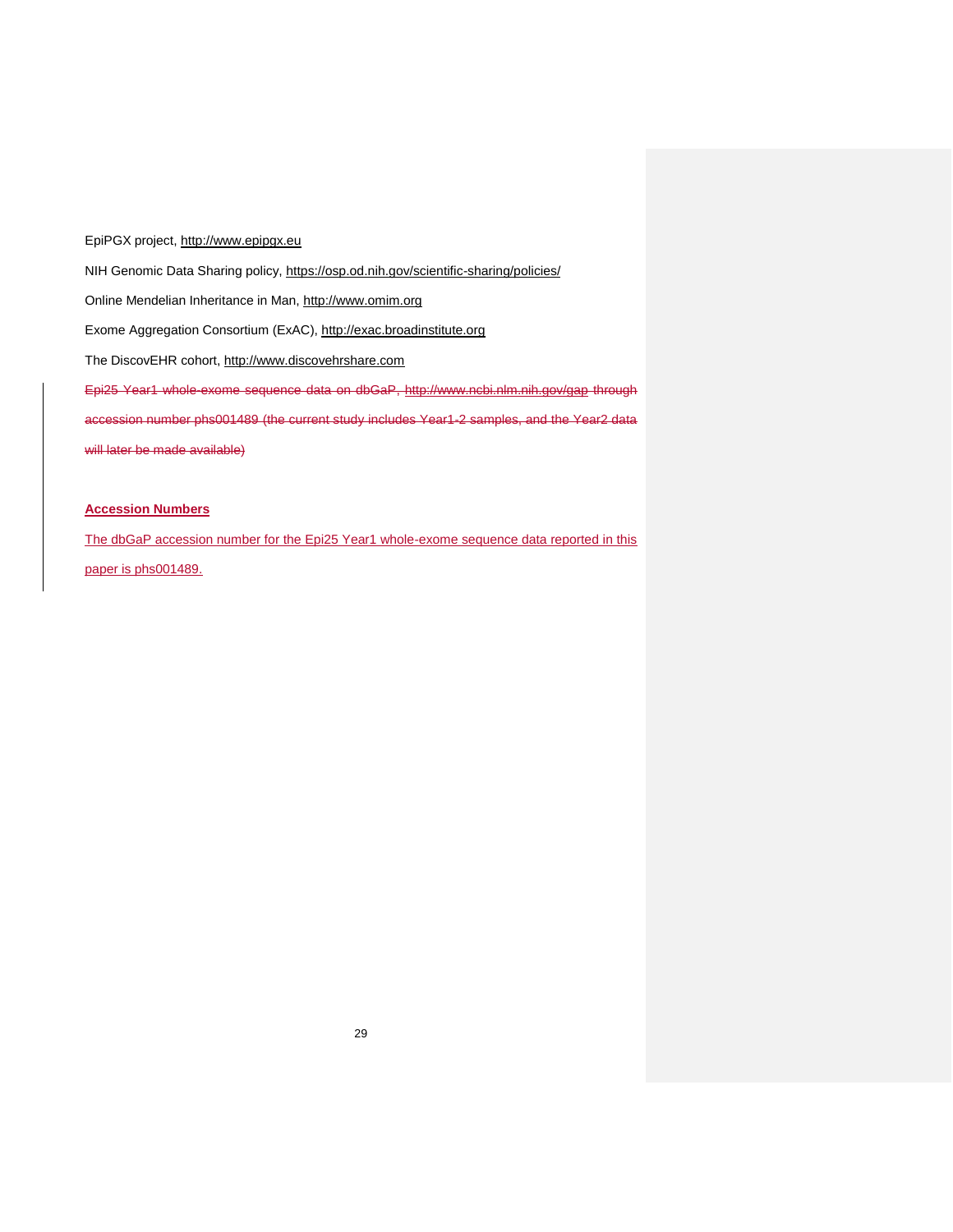#### **References**

- <span id="page-29-0"></span>1. Fiest, K.M., Sauro, K.M., Wiebe, S., Patten, S.B., Kwon, C.S., Dykeman, J., Pringsheim, T., Lorenzetti, D.L., and Jette, N. (2017). Prevalence and incidence of epilepsy: A systematic review and meta-analysis of international studies. Neurology 88, 296-303.
- <span id="page-29-1"></span>2. Fisher, R.S., Acevedo, C., Arzimanoglou, A., Bogacz, A., Cross, J.H., Elger, C.E., Engel, J., Jr., Forsgren, L., French, J.A., Glynn, M., et al. (2014). ILAE official report: a practical clinical definition of epilepsy. Epilepsia 55, 475-482.
- <span id="page-29-2"></span>3. Annegers, J.F., Hauser, W.A., Anderson, V.E., and Kurland, L.T. (1982). The risks of seizure
- <span id="page-29-8"></span>disorders among relatives of patients with childhood onset epilepsy. Neurology 32, 174-179. 4. Berkovic, S.F., Howell, R.A., Hay, D.A., and Hopper, J.L. (1998). Epilepsies in twins: genetics of the major epilepsy syndromes. Ann Neurol 43, 435-445.
- <span id="page-29-7"></span>5. Helbig, I., Scheffer, I.E., Mulley, J.C., and Berkovic, S.F. (2008). Navigating the channels and beyond: unravelling the genetics of the epilepsies. Lancet Neurol 7, 231-245.
- 6. Hildebrand, M.S., Dahl, H.H., Damiano, J.A., Smith, R.J., Scheffer, I.E., and Berkovic, S.F. (2013). Recent advances in the molecular genetics of epilepsy. J Med Genet 50, 271-279.
- <span id="page-29-3"></span>7. Epi4K Consortium. (2016). De Novo Mutations in SLC1A2 and CACNA1A Are Important Causes of Epileptic Encephalopathies. Am J Hum Genet 99, 287-298.
- <span id="page-29-11"></span>8. Epi4K Consortium, Epilepsy Phenome/Genome Project, Allen, A.S., Berkovic, S.F., Cossette, P., Delanty, N., Dlugos, D., Eichler, E.E., Epstein, M.P., Glauser, T., et al. (2013). De novo mutations in epileptic encephalopathies. Nature 501, 217-221.
- 9. EuroEPINOMICS-RES Consortium, Epilepsy Phenome/Genome Project, and Epi4K Consortium. (2014). De novo mutations in synaptic transmission genes including DNM1 cause epileptic encephalopathies. Am J Hum Genet 95, 360-370.
- <span id="page-29-10"></span>10. Heyne, H.O., Singh, T., Stamberger, H., Abou Jamra, R., Caglayan, H., Craiu, D., De Jonghe, P., Guerrini, R., Helbig, K.L., Koeleman, B.P.C., et al. (2018). De novo variants in neurodevelopmental disorders with epilepsy. Nat Genet 50, 1048-1053.
- 11. McTague, A., Howell, K.B., Cross, J.H., Kurian, M.A., and Scheffer, I.E. (2016). The genetic landscape of the epileptic encephalopathies of infancy and childhood. Lancet Neurol 15, 304-316.
- <span id="page-29-4"></span>12. Howell, K.B., Eggers, S., Dalziel, K., Riseley, J., Mandelstam, S., Myers, C.T., McMahon, J.M., Schneider, A., Carvill, G.L., Mefford, H.C., et al. (2018). A population-based costeffectiveness study of early genetic testing in severe epilepsies of infancy. Epilepsia 59, 1177-1187.
- <span id="page-29-5"></span>13. Banerjee, P.N., Filippi, D., and Allen Hauser, W. (2009). The descriptive epidemiology of epilepsy-a review. Epilepsy Res 85, 31-45.
- 14. Camfield, P., and Camfield, C. (2015). Incidence, prevalence and aetiology of seizures and epilepsy in children. Epileptic Disord 17, 117-123.
- 15. Jallon, P., Loiseau, P., and Loiseau, J. (2001). Newly diagnosed unprovoked epileptic seizures: presentation at diagnosis in CAROLE study. Coordination Active du Reseau Observatoire Longitudinal de l' Epilepsie. Epilepsia 42, 464-475.
- 16. Jallon, P., and Latour, P. (2005). Epidemiology of idiopathic generalized epilepsies. Epilepsia 46 Suppl 9, 10-14.
- <span id="page-29-6"></span>17. EPICURE Consortium, Leu, C., de Kovel, C.G., Zara, F., Striano, P., Pezzella, M., Robbiano, A., Bianchi, A., Bisulli, F., Coppola, A., et al. (2012). Genome-wide linkage meta-analysis identifies susceptibility loci at 2q34 and 13q31.3 for genetic generalized epilepsies. Epilepsia 53, 308-318.
- 18. Marini, C., Scheffer, I.E., Crossland, K.M., Grinton, B.E., Phillips, F.L., McMahon, J.M., Turner, S.J., Dean, J.T., Kivity, S., Mazarib, A., et al. (2004). Genetic architecture of idiopathic generalized epilepsy: clinical genetic analysis of 55 multiplex families. Epilepsia 45, 467-478.
- <span id="page-29-9"></span>19. The International League Against Epilepsy Consortium on Complex Epilepsies. (2014). Genetic determinants of common epilepsies: a meta-analysis of genome-wide association studies. Lancet Neurol 13, 893-903.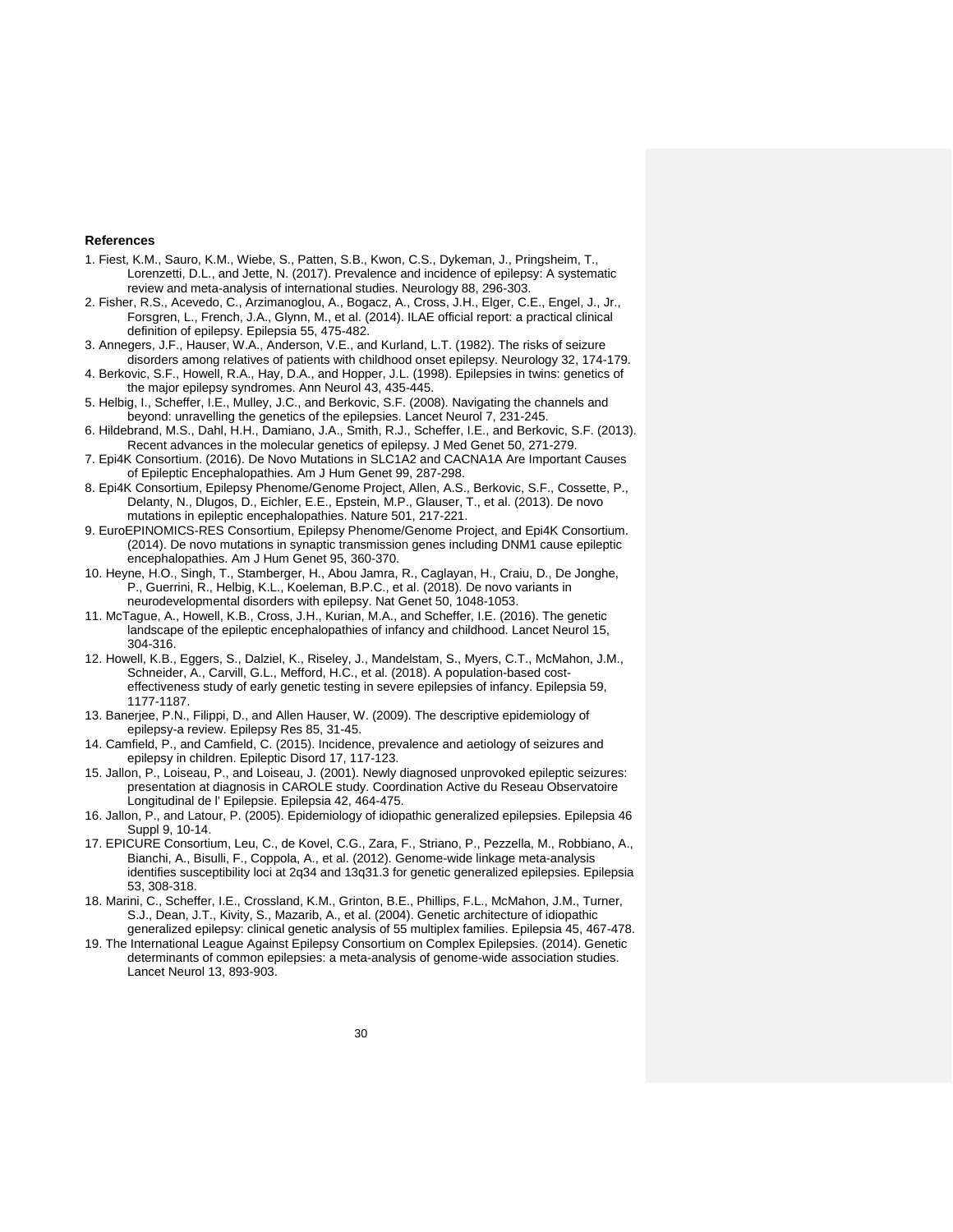- <span id="page-30-13"></span>20. The International League Against Epilepsy Consortium on Complex Epilepsies. (2018). Genomewide mega-analysis identifies 16 loci and highlights diverse biological mechanisms in the common epilepsies. Nat Commun 9, 5269.
- 21. Kjeldsen, M.J., Corey, L.A., Christensen, K., and Friis, M.L. (2003). Epileptic seizures and syndromes in twins: the importance of genetic factors. Epilepsy Res 55, 137-146.
- <span id="page-30-14"></span>22. Peljto, A.L., Barker-Cummings, C., Vasoli, V.M., Leibson, C.L., Hauser, W.A., Buchhalter, J.R., and Ottman, R. (2014). Familial risk of epilepsy: a population-based study. Brain 137, 795- 805.
- <span id="page-30-0"></span>23. Myers, C.T., and Mefford, H.C. (2015). Advancing epilepsy genetics in the genomic era. Genome Med 7, 91.
- <span id="page-30-2"></span>24. Epi4K Consortium, and Epilepsy Phenome/Genome Project. (2017). Ultra-rare genetic variation in common epilepsies: a case-control sequencing study. Lancet Neurol 16, 135-143.
- <span id="page-30-3"></span>25. May, P., Girard, S., Harrer, M., Bobbili, D.R., Schubert, J., Wolking, S., Becker, F., Lachance-Touchette, P., Meloche, C., Gravel, M., et al. (2018). Rare coding variants in genes encoding GABAA receptors in genetic generalised epilepsies: an exome-based case-control study. Lancet Neurol 17, 699-708.
- <span id="page-30-1"></span>26. Heinzen, E.L., Depondt, C., Cavalleri, G.L., Ruzzo, E.K., Walley, N.M., Need, A.C., Ge, D., He, M., Cirulli, E.T., Zhao, Q., et al. (2012). Exome sequencing followed by large-scale genotyping fails to identify single rare variants of large effect in idiopathic generalized epilepsy. Am J Hum Genet 91, 293-302.
- 27. Tan, N.C., and Berkovic, S.F. (2010). The Epilepsy Genetic Association Database (epiGAD): analysis of 165 genetic association studies, 1996-2008. Epilepsia 51, 686-689.
- 28. Cavalleri, G.L., Lynch, J.M., Depondt, C., Burley, M.W., Wood, N.W., Sisodiya, S.M., and Goldstein, D.B. (2005). Failure to replicate previously reported genetic associations with sporadic temporal lobe epilepsy: where to from here? Brain 128, 1832-1840.
- <span id="page-30-4"></span>29. Scheffer, I.E., Berkovic, S., Capovilla, G., Connolly, M.B., French, J., Guilhoto, L., Hirsch, E., Jain, S., Mathern, G.W., Moshe, S.L., et al. (2017). ILAE classification of the epilepsies: Position paper of the ILAE Commission for Classification and Terminology. Epilepsia 58, 512-521.
- <span id="page-30-5"></span>30. EPGP Collaborative, Abou-Khalil, B., Alldredge, B., Bautista, J., Berkovic, S., Bluvstein, J., Boro, A., Cascino, G., Consalvo, D., Cristofaro, S., et al. (2013). The epilepsy phenome/genome project. Clin Trials 10, 568-586.
- <span id="page-30-6"></span>31. Van der Auwera, G.A., Carneiro, M.O., Hartl, C., Poplin, R., Del Angel, G., Levy-Moonshine, A., Jordan, T., Shakir, K., Roazen, D., Thibault, J., et al. (2013). From FastQ data to high confidence variant calls: the Genome Analysis Toolkit best practices pipeline. Curr Protoc Bioinformatics 43, 11 10 11-33.
- <span id="page-30-7"></span>32. Li, H. (2014). Toward better understanding of artifacts in variant calling from high-coverage samples. Bioinformatics 30, 2843-2851.
- <span id="page-30-8"></span>33. McLaren, W., Gil, L., Hunt, S.E., Riat, H.S., Ritchie, G.R., Thormann, A., Flicek, P., and Cunningham, F. (2016). The Ensembl Variant Effect Predictor. Genome Biol 17, 122.
- <span id="page-30-9"></span>34. Cingolani, P., Platts, A., Wang le, L., Coon, M., Nguyen, T., Wang, L., Land, S.J., Lu, X., and Ruden, D.M. (2012). A program for annotating and predicting the effects of single nucleotide polymorphisms, SnpEff: SNPs in the genome of Drosophila melanogaster strain w1118; iso-2; iso-3. Fly (Austin) 6, 80-92.
- <span id="page-30-10"></span>35. Samocha, K.E., Kosmicki, J.A., Karczewski, K.J., O'Donnell-Luria, A.H., Pierce-Hoffman, E., MacArthur, D.G., Neale, B.M., and Daly, M.J. (2017). Regional missense constraint improves variant deleteriousness prediction. bioRxiv.
- <span id="page-30-11"></span>36. Lek, M., Karczewski, K.J., Minikel, E.V., Samocha, K.E., Banks, E., Fennell, T., O'Donnell-Luria, A.H., Ware, J.S., Hill, A.J., Cummings, B.B., et al. (2016). Analysis of protein-coding genetic variation in 60,706 humans. Nature 536, 285-291.
- <span id="page-30-12"></span>37. Dewey, F.E., Murray, M.F., Overton, J.D., Habegger, L., Leader, J.B., Fetterolf, S.N., O'Dushlaine, C., Van Hout, C.V., Staples, J., Gonzaga-Jauregui, C., et al. (2016).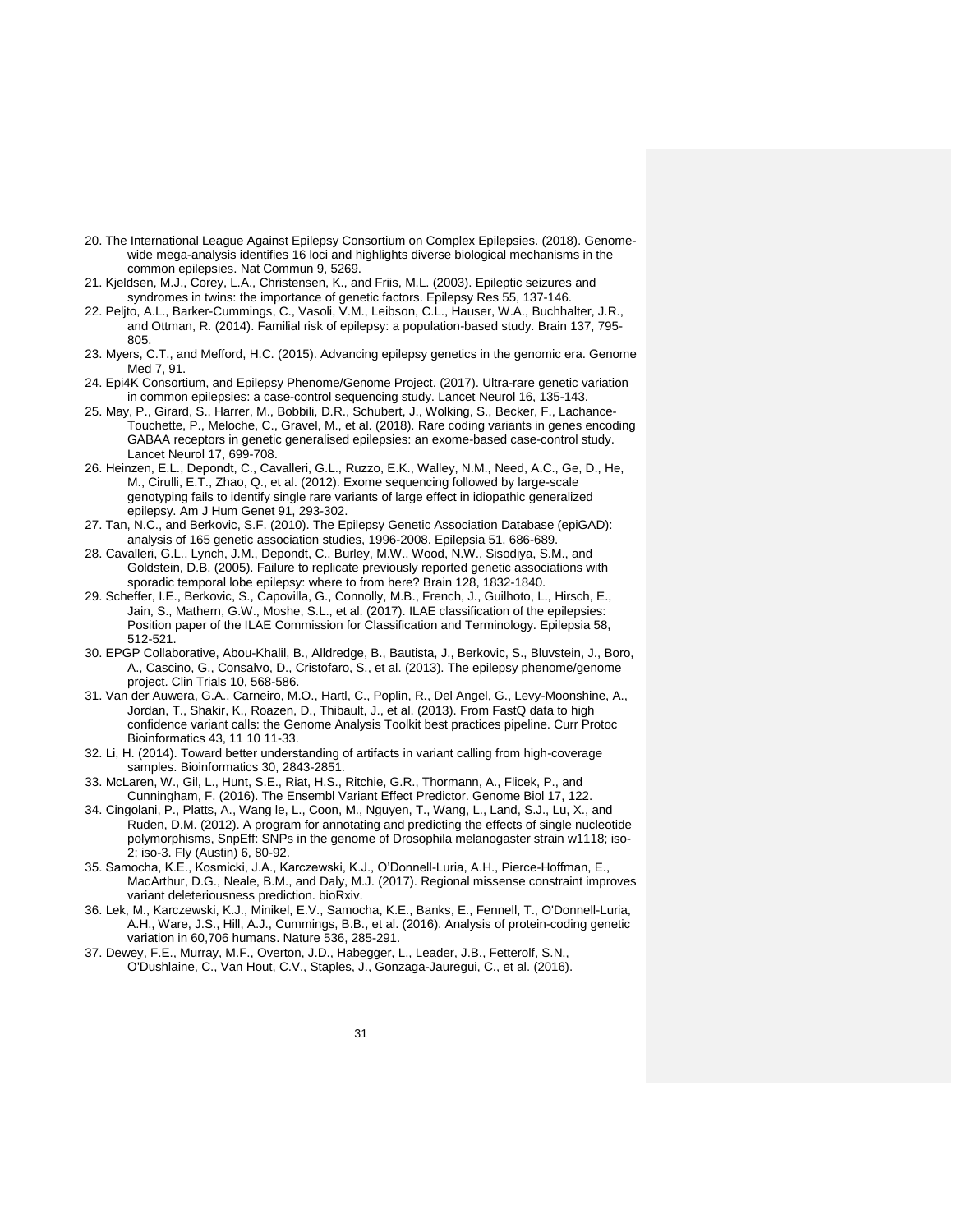Distribution and clinical impact of functional variants in 50,726 whole-exome sequences from the DiscovEHR study. Science 354.

- <span id="page-31-0"></span>38. Genovese, G., Fromer, M., Stahl, E.A., Ruderfer, D.M., Chambert, K., Landen, M., Moran, J.L., Purcell, S.M., Sklar, P., Sullivan, P.F., et al. (2016). Increased burden of ultra-rare proteinaltering variants among 4,877 individuals with schizophrenia. Nat Neurosci 19, 1433-1441.
- <span id="page-31-1"></span>39. Samocha, K.E., Robinson, E.B., Sanders, S.J., Stevens, C., Sabo, A., McGrath, L.M., Kosmicki, J.A., Rehnstrom, K., Mallick, S., Kirby, A., et al. (2014). A framework for the interpretation of de novo mutation in human disease. Nat Genet 46, 944-950.
- <span id="page-31-2"></span>40. Ganna, A., Genovese, G., Howrigan, D.P., Byrnes, A., Kurki, M., Zekavat, S.M., Whelan, C.W., Kals, M., Nivard, M.G., Bloemendal, A., et al. (2016). Ultra-rare disruptive and damaging mutations influence educational attainment in the general population. Nat Neurosci 19, 1563- 1565.
- <span id="page-31-3"></span>41. Petrovski, S., and Wang, Q. (2016). QQperm: Permutation Based QQ Plot and Inflation Factor Estimation. R package version 1.0.1. [https://CRANR-projectorg/package=QQperm.](https://cranr-projectorg/package=QQperm)
- <span id="page-31-4"></span>42. Wu, M.C., Lee, S., Cai, T., Li, Y., Boehnke, M., and Lin, X. (2011). Rare-variant association testing for sequencing data with the sequence kernel association test. Am J Hum Genet 89, 82-93.
- <span id="page-31-5"></span>43. Hail, [https://github.com/hail-is/hail.](https://github.com/hail-is/hail)
- <span id="page-31-6"></span>44. Neale, B.M., Rivas, M.A., Voight, B.F., Altshuler, D., Devlin, B., Orho-Melander, M., Kathiresan, S., Purcell, S.M., Roeder, K., and Daly, M.J. (2011). Testing for an unusual distribution of rare variants. PLoS Genet 7, e1001322.
- <span id="page-31-7"></span>45. Kosmicki, J.A., Samocha, K.E., Howrigan, D.P., Sanders, S.J., Slowikowski, K., Lek, M., Karczewski, K.J., Cutler, D.J., Devlin, B., Roeder, K., et al. (2017). Refining the role of de novo protein-truncating variants in neurodevelopmental disorders by using population reference samples. Nat Genet 49, 504-510.
- <span id="page-31-8"></span>46. Satterstrom, F.K., Kosmicki, J.A., Wang, J., Breen, M.S., De Rubeis, S., An, J.-Y., Peng, M., Collins, R., Grove, J., Klei, L., et al. Novel genes for autism implicate both excitatory and inhibitory cell lineages in risk. bioRxiv.
- <span id="page-31-9"></span>47. Singh, B., Monteil, A., Bidaud, I., Sugimoto, Y., Suzuki, T., Hamano, S., Oguni, H., Osawa, M., Alonso, M.E., Delgado-Escueta, A.V., et al. (2007). Mutational analysis of CACNA1G in idiopathic generalized epilepsy. Mutation in brief #962. Online. Hum Mutat 28, 524-525.
- <span id="page-31-10"></span>48. Calhoun, J.D., Hawkins, N.A., Zachwieja, N.J., and Kearney, J.A. (2016). Cacna1g is a genetic modifier of epilepsy caused by mutation of voltage-gated sodium channel Scn2a. Epilepsia 57, e103-107.
- <span id="page-31-11"></span>49. Lu, B., Zhang, Q., Wang, H., Wang, Y., Nakayama, M., and Ren, D. (2010). Extracellular calcium controls background current and neuronal excitability via an UNC79-UNC80-NALCN cation channel complex. Neuron 68, 488-499.
- <span id="page-31-12"></span>50. Shamseldin, H.E., Faqeih, E., Alasmari, A., Zaki, M.S., Gleeson, J.G., and Alkuraya, F.S. (2016). Mutations in UNC80, Encoding Part of the UNC79-UNC80-NALCN Channel Complex, Cause Autosomal-Recessive Severe Infantile Encephalopathy. Am J Hum Genet 98, 210-215.
- <span id="page-31-13"></span>51. Reinthaler, E.M., Dejanovic, B., Lal, D., Semtner, M., Merkler, Y., Reinhold, A., Pittrich, D.A., Hotzy, C., Feucht, M., Steinbock, H., et al. (2015). Rare variants in gamma-aminobutyric acid type A receptor genes in rolandic epilepsy and related syndromes. Ann Neurol 77, 972-986.
- <span id="page-31-14"></span>52. Cheung, C.C., Yang, C., Berger, T., Zaugg, K., Reilly, P., Elia, A.J., Wakeham, A., You-Ten, A., Chang, N., Li, L., et al. (2010). Identification of BERP (brain-expressed RING finger protein) as a p53 target gene that modulates seizure susceptibility through interacting with GABA(A) receptors. Proc Natl Acad Sci U S A 107, 11883-11888.
- <span id="page-31-15"></span>53. Wang, J., Lin, Z.J., Liu, L., Xu, H.Q., Shi, Y.W., Yi, Y.H., He, N., and Liao, W.P. (2017). Epilepsyassociated genes. Seizure 44, 11-20.
- <span id="page-31-16"></span>54. Klassen, T., Davis, C., Goldman, A., Burgess, D., Chen, T., Wheeler, D., McPherson, J., Bourquin, T., Lewis, L., Villasana, D., et al. (2011). Exome sequencing of ion channel genes reveals complex profiles confounding personal risk assessment in epilepsy. Cell 145, 1036- 1048.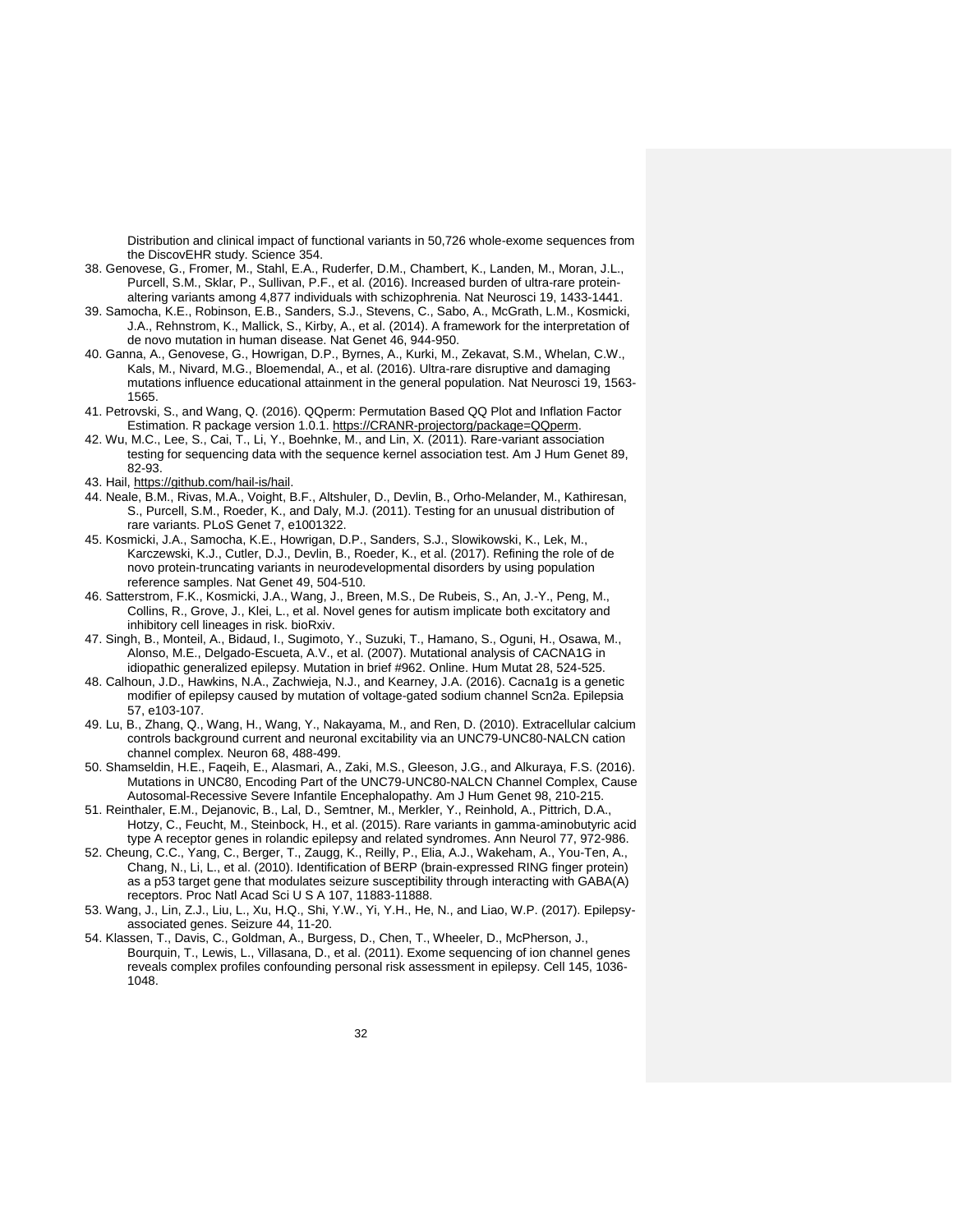- <span id="page-32-0"></span>55. Oyrer, J., Maljevic, S., Scheffer, I.E., Berkovic, S.F., Petrou, S., and Reid, C.A. (2018). Ion Channels in Genetic Epilepsy: From Genes and Mechanisms to Disease-Targeted Therapies. Pharmacol Rev 70, 142-173.
- <span id="page-32-1"></span>56. Epi4K Consortium. (2012). Epi4K: gene discovery in 4,000 genomes. Epilepsia 53, 1457-1467.
- <span id="page-32-2"></span>57. Shen, D., Hernandez, C.C., Shen, W., Hu, N., Poduri, A., Shiedley, B., Rotenberg, A., Datta, A.N., Leiz, S., Patzer, S., et al. (2017). De novo GABRG2 mutations associated with epileptic encephalopathies. Brain 140, 49-67.
- <span id="page-32-3"></span>58. Hamdan, F.F., Myers, C.T., Cossette, P., Lemay, P., Spiegelman, D., Laporte, A.D., Nassif, C., Diallo, O., Monlong, J., Cadieux-Dion, M., et al. (2017). High Rate of Recurrent De Novo Mutations in Developmental and Epileptic Encephalopathies. Am J Hum Genet 101, 664- 685.
- <span id="page-32-4"></span>59. Baulac, S., Huberfeld, G., Gourfinkel-An, I., Mitropoulou, G., Beranger, A., Prud'homme, J.F., Baulac, M., Brice, A., Bruzzone, R., and LeGuern, E. (2001). First genetic evidence of GABA(A) receptor dysfunction in epilepsy: a mutation in the gamma2-subunit gene. Nat Genet 28, 46-48.
- 60. Wallace, R.H., Marini, C., Petrou, S., Harkin, L.A., Bowser, D.N., Panchal, R.G., Williams, D.A., Sutherland, G.R., Mulley, J.C., Scheffer, I.E., et al. (2001). Mutant GABA(A) receptor gamma2-subunit in childhood absence epilepsy and febrile seizures. Nat Genet 28, 49-52.
- <span id="page-32-5"></span>61. Maljevic, S., Moller, R.S., Reid, C.A., Pérez-Palma, E., Lal, D., May, P., and Lerche, H. (2018). Spectrum of GABAA receptor variants in epilepsy. Curr Opin Neurol In press.
- <span id="page-32-6"></span>62. Lal, D., Ruppert, A.K., Trucks, H., Schulz, H., de Kovel, C.G., Kasteleijn-Nolst Trenite, D., Sonsma, A.C., Koeleman, B.P., Lindhout, D., Weber, Y.G., et al. (2015). Burden analysis of rare microdeletions suggests a strong impact of neurodevelopmental genes in genetic generalised epilepsies. PLoS Genet 11, e1005226.
- <span id="page-32-7"></span>63. Tankard, R.M., Bennett, M.F., Degorski, P., Delatycki, M.B., Lockhart, P.J., and Bahlo, M. (2018). Detecting Expansions of Tandem Repeats in Cohorts Sequenced with Short-Read Sequencing Data. Am J Hum Genet 103, 858-873.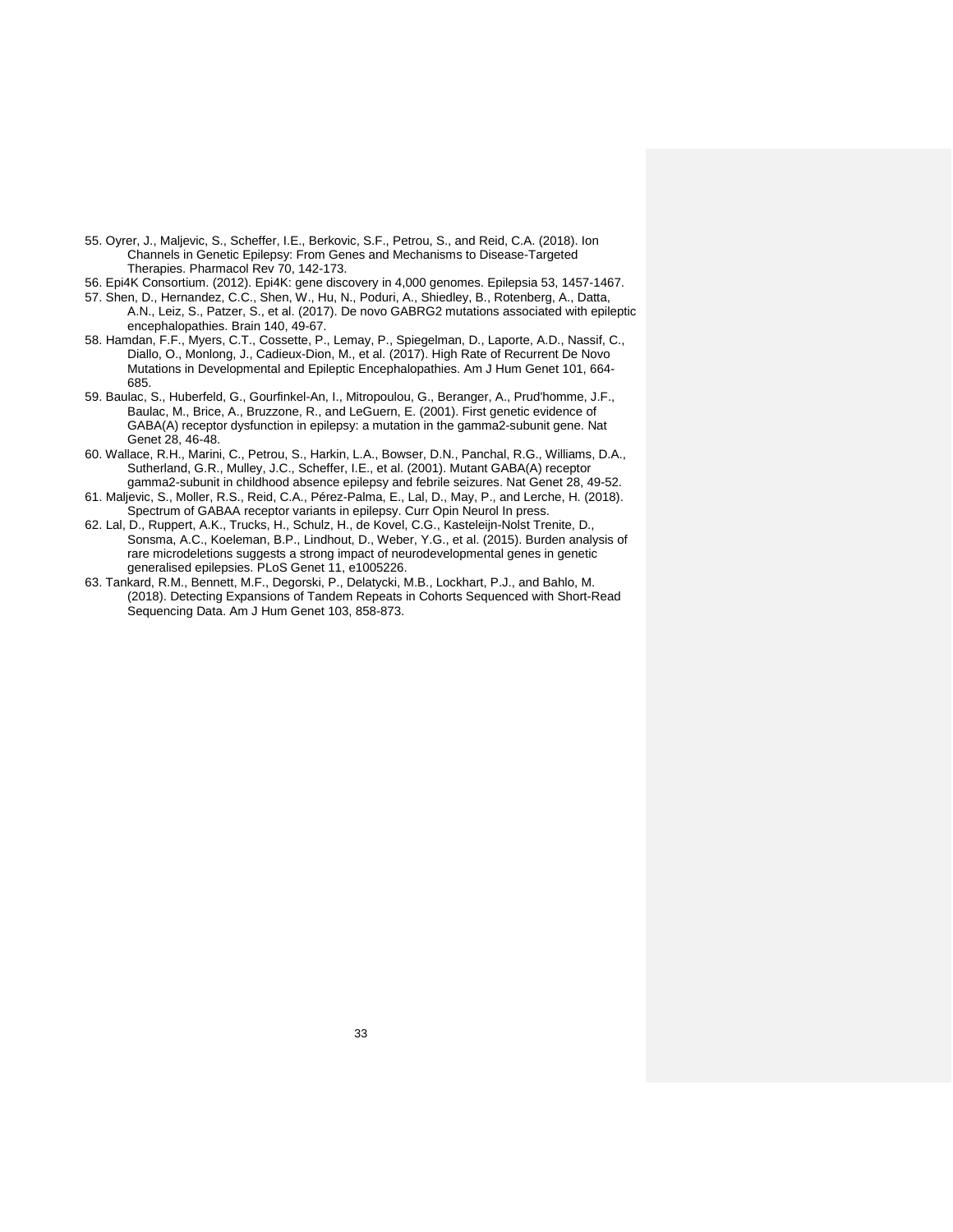## **Figure titles and legends**

#### **Figure 1. Burden of ultra-rare singletons in LoF-intolerant genes (pLI > 0.995)**

This analysis was restricted to 4,042 non-ExAC controls for comparison with epilepsy cases. We focused on "ultra-rare" variants not observed in the DiscovEHR database. Significance of association was displayed in FDR-adjusted p-values; errors bars indicated 95% confidence intervals (CIs) of the corresponding odds ratios.; Oodds ratios and 95% CIs were not multiplicity adjusted. The five functional coding annotations were defined as described in **Table S5**. PTV denotes protein-truncating variants; the "damaging missense" and "benign missense" categories were predicted by PolyPhen-2 and SIFT, while "damaging missense-MPC" was a group of missense variants with a missense badness score (MPC)  $\geq$  2. From top to bottom are the results based on all-epilepsy, DEE, GGE, and NAFE. Epilepsy cases, except for individuals with NAFE, carried a significant excess of ultra-rare PTV and damaging missense (MPC≥2) variants compared to controls (FDR < 0.05). PTV burden was higher than missense (MPC≥2) burden across epilepsy types.

## **Figure 2. Burden of ultra-rare singletons annotated as (A) protein-truncating variants or (B) damaging missense (MPC≥2) variants**

"Ultra-rare" variants (URVs) were defined as not observed in the DiscovEHR database. Gene sets were defined in **Table S6**, with the number of genes specified in the parenthesis. DEE stands for individuals with developmental and epileptic encephalopathies, GGE for genetic generalized epilepsy, NAFE for non-acquired focal epilepsy, and EPI for all epilepsy; NDD-EPI genes are genes with *de novo* burden in neurodevelopmental disorders with epilepsy. Star signs indicate significance after FDR control ("\*": FDR-adjusted p-value <  $0.05$ ; "\*\*": adjusted p-value <  $1\times10^{-3}$ ;  $***$ ": adjusted p-value <  $1\times10^{-5}$ ). Effects were displayed in odds ratios with the corresponding 95% CIs. PTVs were enriched in candidate epilepsy-associated genes for individuals with DEE relative to other epilepsy subgroups, but did not show a strong signal in inhibitory, excitatory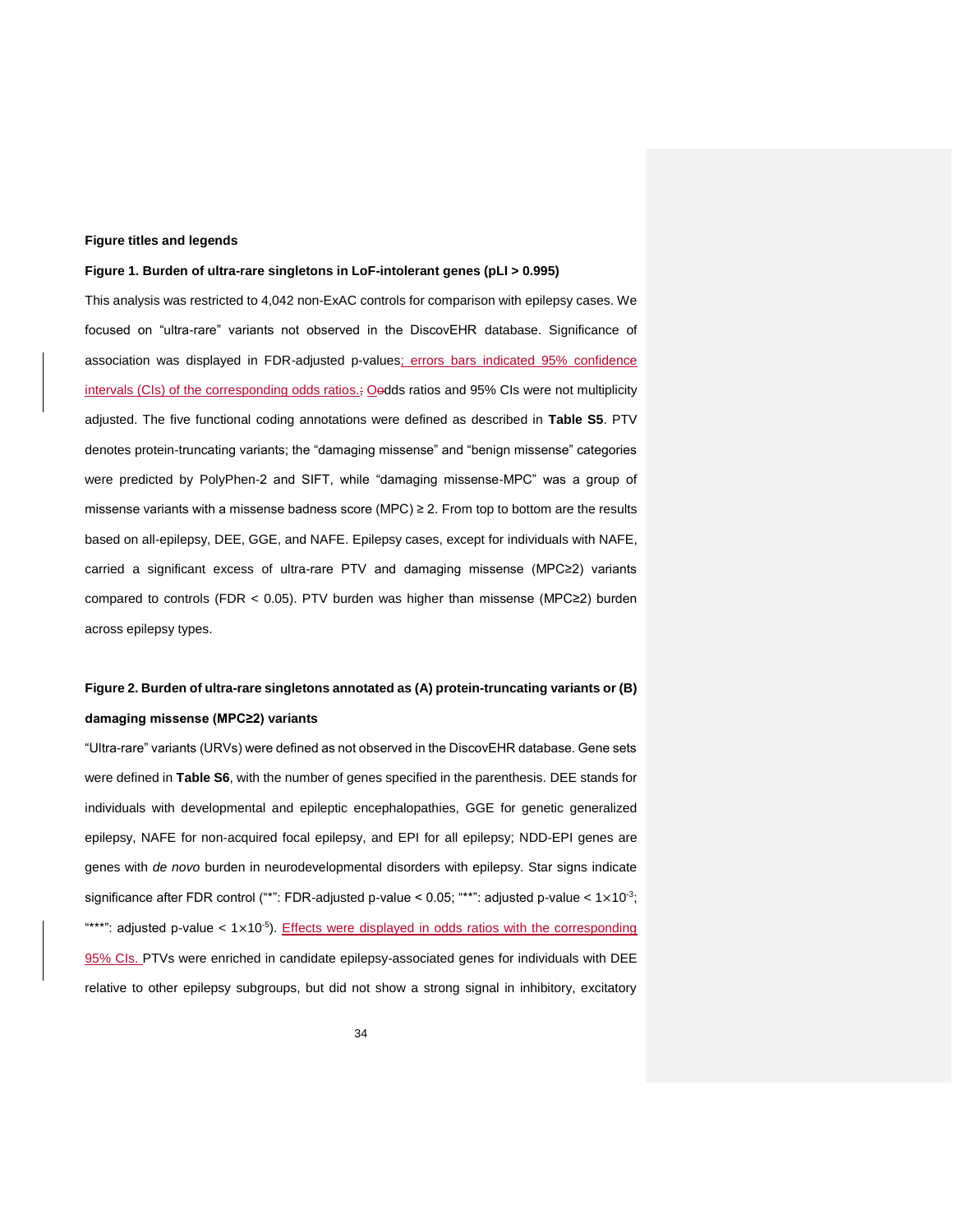receptors or voltage-gated cation channel genes. The burden of damaging missense (MPC≥2) variants, on the other hand, was stronger across these gene sets compared to PTVs, especially for GABA<sup>A</sup> receptor genes and genes involved in GABAergic pathways. Relative to other epilepsy types, individuals with NAFE consistently showed the least burden of deleterious URVs. No enrichment was observed from excitatory receptors.

# **Figure 3. Gene burden for individuals diagnosed with (A) developmental and epileptic encephalopathies, (B) genetic generalized epilepsy, or (C) non-acquired focal epilepsy**

This analysis focused on ultra-rare (non-DiscovEHR) singleton variants annotated as PTV, damaging missense (MPC≥2), or in-frame insertion/deletion and used Fisher's exact test to identify genes with a differential carrier rate of these ultra-rare deleterious variants in individuals with epilepsy compared to controls. Exome-wide significance was defined as p-value < 6.8e-07 after Bonferroni correction (Methods). Only *SCN1A* achieved exome-wide significance for individuals with DEE.